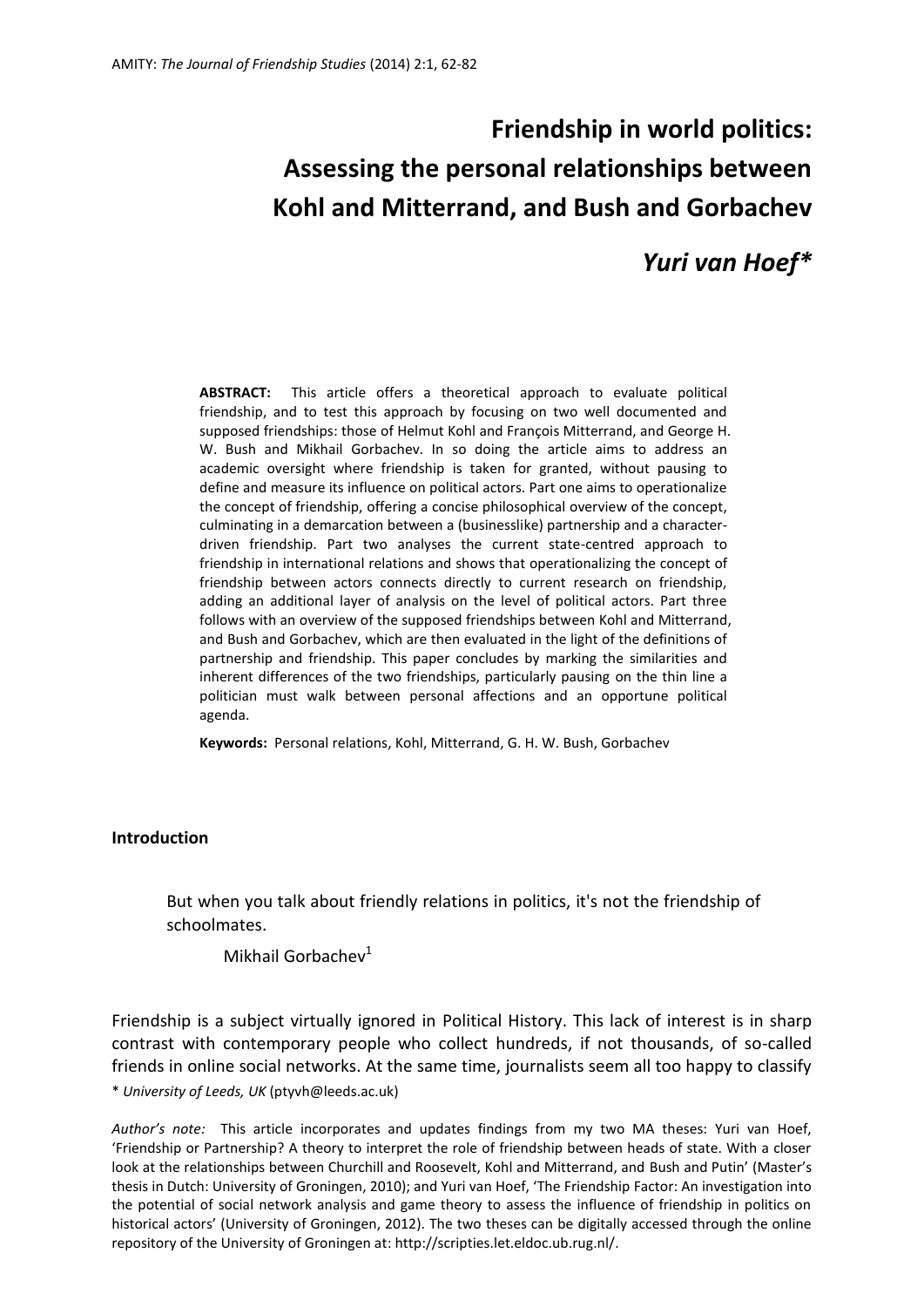amicable relations between politicians as friendship. The relationship between German Chancellor Angela Merkel and former French President Nicolas Sarkozy even earned the moniker *Merkozy* in the press. In contrast to this rising popularity of friendship only two recent publications, Simon Reid-Henry's *Fidel and Che: A Revolutionary Friendship* (2008) and Jon Meacham's *Franklin and Winston: An Intimate Portrait of an Epic Friendship* (2003) have aimed to focus solely on a well known historical political friendship. The former work functions much more as a double biography, not as a treatise on the influence and meaning of the friendship between the two revolutionaries, while historians traditionally challenge the friendship postulated in the latter. This article will focus on friendships between heads of state and government by offering a theory to evaluate a political friendship in the first part, showing how this theory connects to current International Relations (IR) research in the second part, and testing this theory in the third part by closing in on two particular case studies. This will serve both as an example to entice researchers to delve into the subject of friendship, and to illustrate that it is feasible to evaluate a political friendship and ascertain which role it has played in history.

Though the study of friendship has recently been on the rise in the fields of Politics and IR, owing to the very subject nature of the field the focus has been on friendly (i.e. peaceful) relations between countries, rather than those between actual political actors (Berenskoetter, 2007; Oelsner, 2007). Though the prevalence of the state centred approach is not surprising, Daniel Byman and Kenneth M. Pollack already challenged this approach in 2001 by advocating for a reappraisal of the role of individual politicians (Byman and Pollack, 2001). Theorizing the steps towards peace between states through bonds of friendship, Charles A. Kupchan in his work *How Enemies Become Friends: The Sources of Stable Peace*  pays particular attention to the role of political elites in further advancing such a relationship into one of stable peace (2010, p.14). By considering both a philosophical approach and an examination of the prevalent attitude towards friendship in IR, this article hopes to do justice to the challenge set by Byman and Pollack that 'future research would test and elaborate on these hypotheses to develop a more comprehensive set of theories regarding the role of individuals in international relations' (Byman and Pollack, 2001, p.133). Whilst on first glance friendship seems anathema to the modern political arena, there have been ample examples in modern history which prove quite the opposite.

The bonds between American Presidents and their Russian counterparts have since the end of the Cold War at various times been labelled as friendship. The same holds for the Special Relationship between the United States and Great Britain and their political leaders (Riddell, 2004), and even the heads of state of erstwhile enemies France and Germany have found friendship in each other in the last couple of decades. American Presidents such as Bill Clinton, George W. Bush, George H. W. Bush and Ronald Reagan, have made developing close relationships with their foreign counterparts an important part of their foreign politics and their rhetoric. One needs only to hear and see Margaret Thatcher's eulogy for her 'dear friend' Ronald Reagan, or imagine George H. W. Bush' tears when he finally spoke again to his friend Mikhail Gorbachev after the 1991 coup in the Soviet Union, to realize these bonds did at times transcend those of normal politics. The friendly relations between French and German heads of state are exemplified by the supposed friendships between Helmut Kohl and François Mitterrand, Jacques Chirac and Gerhard Schröder, and Angela Merkel and Nicolas Sarkozy. Indeed, the joint walks on the beach of Merkel and Sarkozy were reminiscent of the walks made on the beach by their predecessors, Kohl and Mitterrand,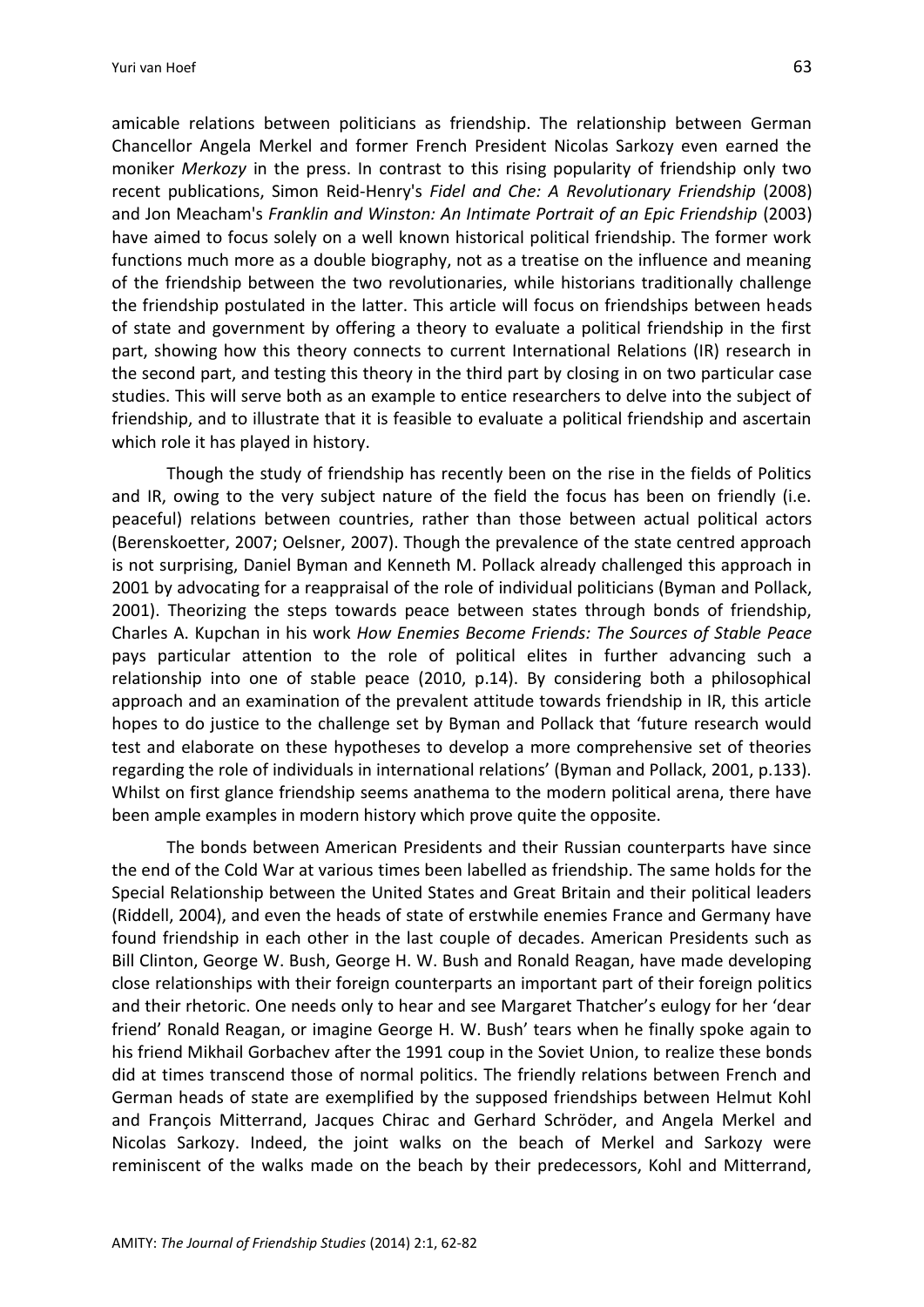who enjoyed a famous friendship. However, before examining such a supposed friendship, it is important to first look at what friendship precisely means.

Part one of this article will offer an operationalization of the concept of friendship, based upon the long standing tradition of studying the concept of friendship in philosophy. This operationalization is based upon a demarcation between the utility focused partnership and the character aimed friendship, which will allow a political relationship to be clearly defined as either a (common) partnership, or the rare gem of friendship. Part two will connect these philosophical findings to the existing state-centred approach in IR by elaborating how this demarcation between friendship and partnership connects, and adds an additional layer of analysis, to the current prevalent approach to friendship. Part three of this article will elaborate upon the relationship between Kohl and Mitterrand, and will follow up with an evaluation of the friendship between George H. W. Bush and Mikhail Gorbachev. These two particular relationships have been chosen because of their relative proximity in history and the plethora of source material available, including biographies and autobiographies, and many of the other works written by their immediate staff. By operationalizing the concept of friendship in the first and second part and testing them in the two case-studies in the final part of this article, it will become clear that it is possible to draw genuine and relevant conclusions for studying the influence of friendship on political actors.

# **1. Operationalizing the concept of friendship**

To form a foundation for the study of friendship it is natural to return to the discipline of philosophy which for millennia has tried to answer the enigma of friendship. As with all philosophy, it is proper to return to the classical scholars. The concept of friendship was central to political thought in antiquity. The Greeks differentiated between a number of relationships which in our modern world would all be considered to be a form of friendship. *Philia* (friendship) was the personal bond between two people, based upon reciprocity, and the concrete benefit each party brought to the relationship. The central tenant of *philia* is the reciprocal obligation to help one's friends, and harm one's enemies. Where *philia* existed between members within the same community, *xenia* (guest-friendship) was a more formal, ritualized, relationship between two members of different communities. There is a famous example in *The Iliad* where two warriors, Diomedes and Glaucus, find each other at opposite sides in battle. Diomedes, impressed with his unfamiliar foe, asks Glaucus to introduce himself. Glaucus reveals his lineage, unfolding that their forebears enjoyed a bond of *xenia*, which still binds them in the present day. The two resolve to avoid each other on the battlefield, even exchanging their breastplates (Vander Valk, 2005, pp.28-29). The rise of the polis brought an end to the age of the Homeric heroic individual. *Proxenia* followed *xenia*, in which the political community as a whole befriended an individual person in another community to further its own interests. As a countermeasure to the growing might of the polis, the citizens within the city befriended each other in *hetaireiai*, mostly aristocratic, dinner clubs (Baltzly, 2009; Vander Valk, 2005 pp.22-36). There are clear contemporary examples that are strongly reminiscent of their Greek precursors. They include trade and diplomatic delegations (*xenia*), the use of embassies (*proxenia*), but also the elusive concept of friendship (*philia*). *Philia, xenia, proxenia and hetaireiai* precede the first theoretical demarcation offered by Aristotle, all emphasizing the concept of reciprocity.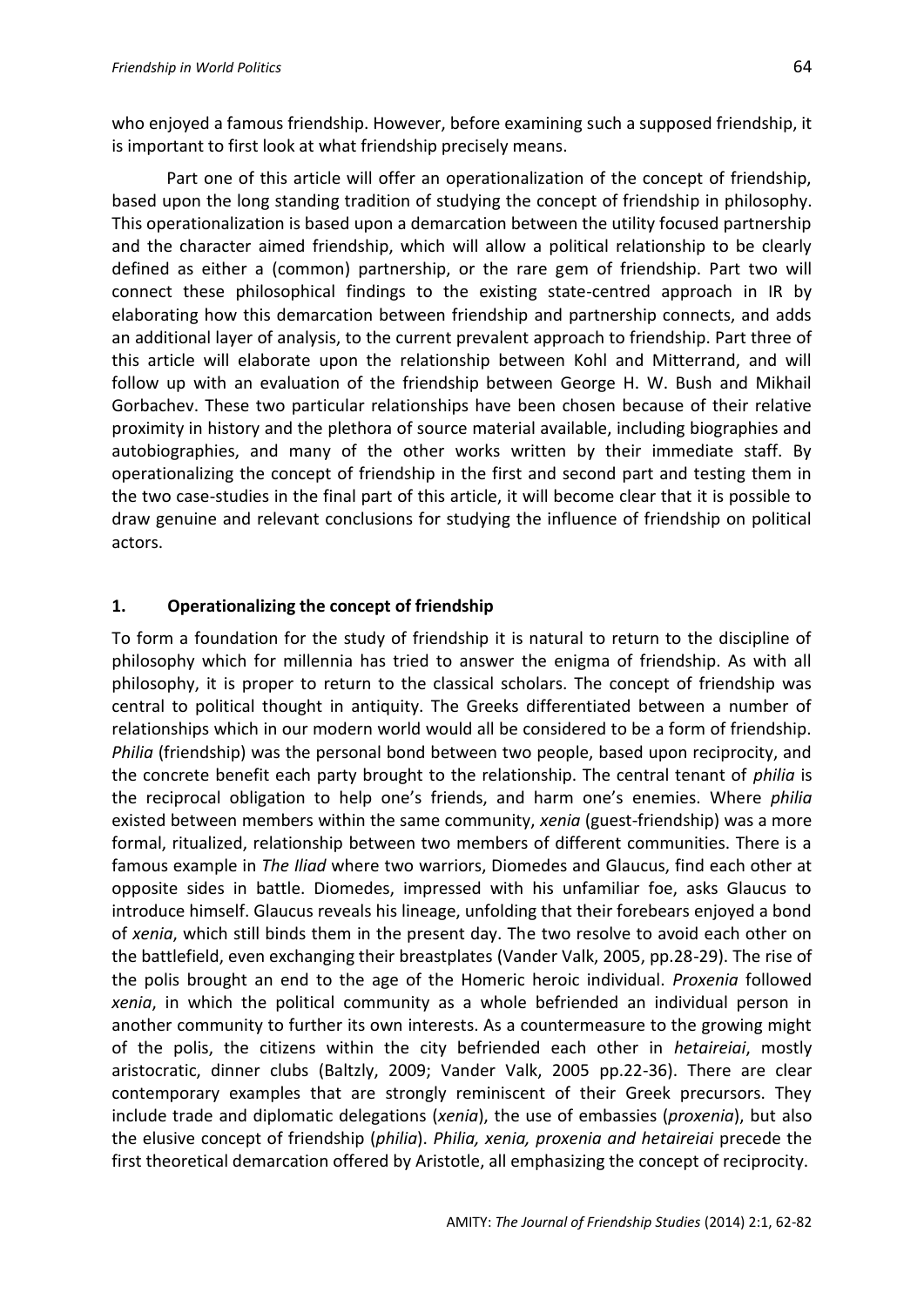For Aristotle reciprocity remains the main element of friendship. He identifies three forms of friendship. Utility-friendship is based upon a mutual advantageous exchange of commodities and goods, existing so long as each side delivers. Next is pleasure-friendship, differentiated from utility-friendship because in a pleasure-friendship both friends' pleasure stems from the same source. On the other hand a utility-friendship where the same goods are exchanged would be redundant. Utility-friendships are reminiscent of business partners, while pleasure-friendships are more akin to a group of companions socialising together. Both definitions share an inherent finiteness, and both are applicable to a political partnership. The friendship ends when the source of pleasure dries up, or the business deal is over. The highest form of friendship is virtue-friendship, in which the friends strive towards a common good, and in striving together strengthen each other. Although reciprocal, the virtue-friendship is not egoistic, and based upon good character rather than mere pleasure. Virtue-friends have an obligation to help each other strive towards the good, and to correct each other when they make mistakes. In its reciprocity virtue-friendship is altruistic (Stern-Gillet, 1995, pp.49-50), and only ends when one friend ceases to strive towards the common good, or, one might say, becomes evil.

This ambivalent nature of friendship has concerned philosophers ever since. Consider the possibility of a (virtue) friendship between the President of the United States and the Prime Minister of Great Britain. To what extent will the political community prevail over the friendship? Could the friendship perhaps even be harmful to the political community itself? While most philosophers from Aristotle onward have adopted his definitions of friendship, they have also undertaken the quest to resolve the tension between the political community, the friend, and the self. The philosophers considered from here onwards are those who have paid particular attention to this tension, and whose thoughts have clear practical implications for a political friendship. The first to adopt Aristotle's definitions was the Roman lawyer and philosopher Cicero (106-43 BC), who combined Aristotle's utility and pleasure-friendship, and followed his famous predecessor in setting this lesser friendship apart from the higher character-friendship, Aristotle's virtuefriendship (Cicero, 1999). Christianity heralded the Dark Ages for the philosophical debate on friendship, foremost because its maxim 'thou shalt love thy neighbour as thyself' contradicts elevating one neighbor, a friend, above all others. The friendship debate rekindled from the Renaissance onwards, with philosophers such as Michel Montaigne (1533-1592) and Francis Bacon (1561-1626) championing the altruism of virtue-friendship, and the economical benefits of utility-friendship respectively. In contrast to Montaigne who trusted his friend unconditionally, Bacon outlined the concrete benefits of friendship and warned for trusting potentially non-virtuous friends who could betray their friend later on (Montaigne, c.1575; Bacon, 1672). Both Bacon and Montaigne thus warn for the negative side of friendship, which forms a potential weakness and a risk for a politician. While Bacon's warning speaks for itself, Montaigne's findings have important ramifications for a political friendship, and warrant some elaboration.

Montaigne took a standpoint in stark opposition to the other philosophers. To him self-sacrifice came naturally to friendship, and formed its apex. The other scholars centered on striving towards the common good together, and the virtue-friendship disbanded when one of the friends no longer strove towards this. The common good was often linked with the prosperity of the polis, so when one partner moved against his state the friendship was to be dissolved. Montaigne countered that a true friend would follow his friend *no matter*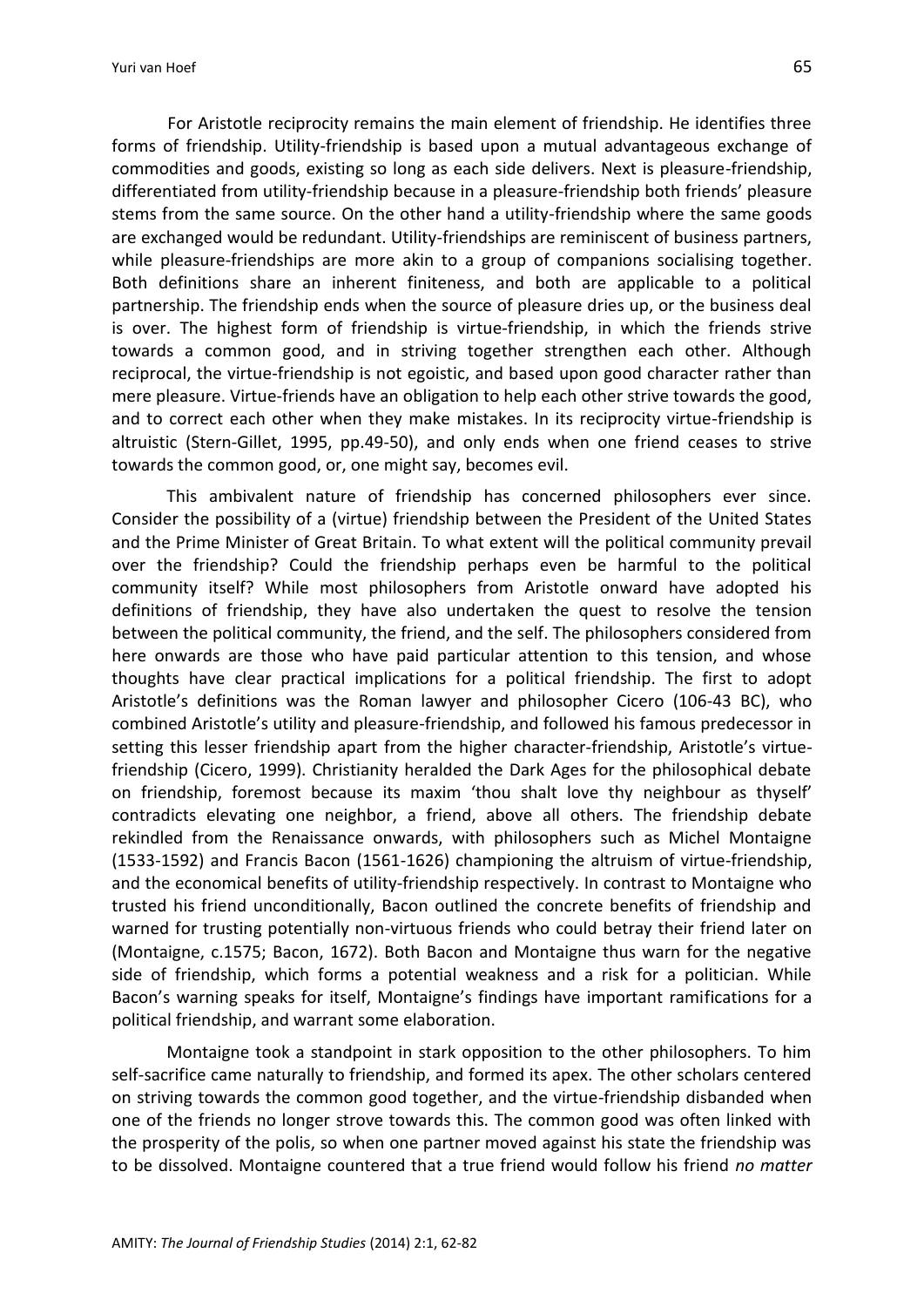the request, which could include a move against their own state. Montaigne considers friendship the highest goal attainable, and this leads to the paradox that a friend must be followed in whatever his request, because a true friend will never request anything unworthy (and if he does, then it is per definition not an unworthy request). Here we are presented with a conundrum, which Cicero earlier had touched upon: the risk that friendship can undermine the interests of the political community. In the international arena close bonds between statesmen of different countries can potentially work to the detriment of their respective states. Montaigne having shown us a dangerous aspect of friendship for the state, it is time to turn to theological concerns earlier raised, to ascertain to what extent it is possible to resolve the paradox of loving one friend above all others.

Søren Kierkegaard (1813-1855) reiterated that friendship is, by its very essence, an un-Christian concept, and also sought to prove its purely egoistic bond. Kierkegaard claimed the bond was selfish because one friend is elevated above all others. Furthermore he claimed that the bond itself was inherently selfish as well. After all, the very nature of the relationship is egoistically reciprocal in that both partners are bound to mutually admire each other for only as long as the admiration is reciprocated. Kierkegaard shares the view of the Greek philosophers that reciprocity is central to friendship, but where the Greeks view it as the bond's greatest strength, he considers it a weakness (Kierkegaard, 1995). As Graham M. Smith noted, there is an important teleological difference between Kierkegaard and the Greek philosophers: where Aristotle's goal is goodness, Kierkegaard's goal is (friendship with) God (2007, pp.186-189). Though his goal is not applicable to political friendship, the implied selfishness is, and this adds another dimension to a political bond. In the modern era Kierkegaard's proposition that friendship is by its very nature selfish might be a bit unsettling, but it is an important contribution which serves to nuance the altruistic element of friendship. It also further substantiates friendship's place in the political arena, an area which by its very nature, and the nature of the international system, tends to be selfish. Furthermore, it is because friendship also has that calculated element of selfishness that it belongs in the political arena, and can even flourish there. Actors engaged in politics will be especially aware of the finiteness, risks and benefits of a close relationship and will carefully have to balance each of these. Still, though following Montaigne and Kierkegaard helps to place friendship in politics, it leaves the unsatisfactory view that friendship is inherently selfish, dangerous to the political community, and decisively un-Christian.

C. S. Lewis' (1898-1963) concept of *Philia* functions as an important theological response to Kierkegaard's criticism. Lewis distinguished four forms of friendship: *Storge* (familial love), *Philia* (friendship)*, Eros* (love)*,* and *Agape* (charity). Of these four, Lewis' *Philia* is the next step in the philosophical evolution of the concept. Although he agrees with the egoistic part of friendship pointed out by Kierkegaard, Lewis also believes there is something higher at work in such a powerful bond between two people, with a clear spiritual side to it (1960, pp.88-89). He considers the selfish form a lower version of the true form of friendship, and clearly distinguishes between a friend and a partner*.* Of course, a friend can be an ally and a source of aide, both material and immaterial, but this is not what defines friendship, such gestures are:

Relevant, because you would be a false friend if you would not do them when the need arose; irrelevant, because the role of benefactor always remains accidental, even a little alien, to that of Friend. It is almost embarrassing. For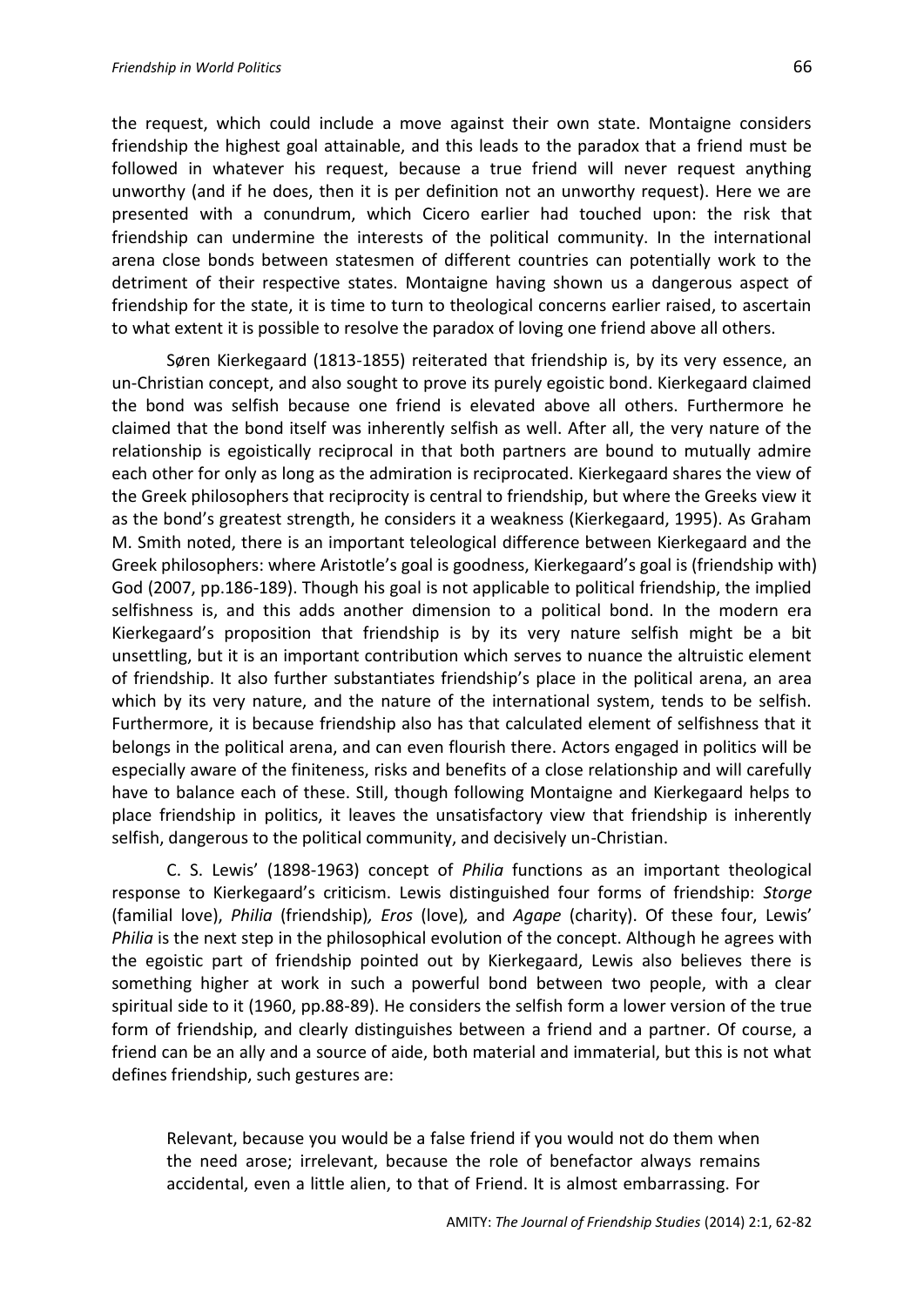Friendship is utterly free from Affection's need to be needed. (Lewis, 1960, pp.101-102).

A partner then might feel the urge to be needed, but not a true friend.

Not unlike Kierkegaard, Lewis agrees on the difference of friendship between two people, and the love between God and humans. He also notes friendship leads to jealousy, because by its very nature it nurtures jealousy to those left out of a friendship circle, while those within are tempted by arrogance (1960, pp.119-124). Lewis thus reconciles some objections of his predecessors with the subject, but his main contribution lies in a direct response to the ancient philosophers. He points out that friends do not only raise each other up towards goodness, they can also bring each other down in evilness. In a brilliant foreshadowing of life on the Internet in the twenty-first century Lewis notes:

Alone among unsympathetic companions, I hold certain views and standards timidly, half ashamed to avow them and half doubtful if they can after all be right. Put me back among my Friends and in half an hour, in ten minutes, these same views and standards become once more indisputable. (1960, pp.112-114).

Brought full circle, this section started with exalting friendship as one of the highest virtues of humanity, to be reminded that in its excluding nature it also strengthens the lowest characters. This foreshadowing of philosophers is an important reason why their observations are still relevant today. The final scholar we turn to is the one who played the greatest role in operationalizing the concept for the twenty and twenty-first century.

Carl Schmitt's (1888-1985) theory has been taken up by a number of political scientists in the twenty-first century, after having lain dormant for quite some time. There were a number of reasons for this dormancy. First, Schmitt's Nazi past clouded his theories for scholars studying them after the Second World War (Slomp, 2007). Perhaps more importantly, only recently has history shown the relevancy of his theory. Schmitt defines politics as the distinction between friend and enemy. It is this demarcation which brings politics into existence (Schmitt, 2007a, pp.29-30). Schmitt differentiates between two kinds of friendship: utilitarian (i.e. useful) and existential. These two definitions are in essence the utility and virtue-friendships we are already familiar with, thus by invoking Schmitt this analysis is also brought full circle, back to the ancient definitions of Aristotle and Cicero. As with the Ancients, Schmitt's practical application of the concepts is what is most relevant. By analyzing the Spanish Civil War, he showed how a rebel group which received supplies from international benefactors enjoyed bond of utility with those suppliers. Simultaneously, the rebels fighting side by side enjoyed an existential bond in which they were ready to give their lives for their cause (Schmitt, 2007b, pp.77-78). Note here the synthesis between virtue-friendship and Montaigne's call for self-sacrifice. Going a step further, Schmitt also defined enmity.

Schmitt defines three different kinds of enmity: conventional, real and absolute. Conventional enmity is warfare between two states according to the international laws of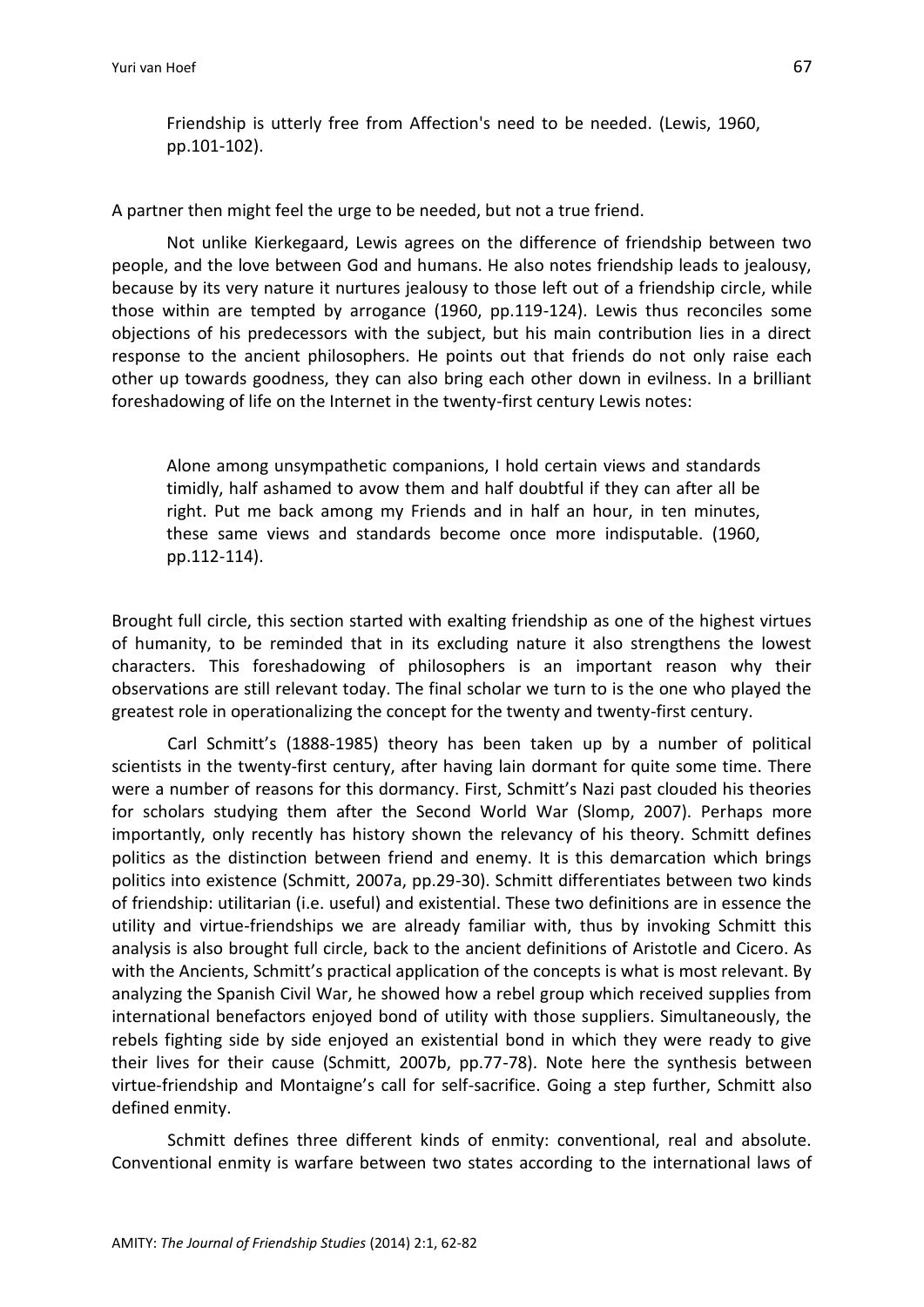war. Real enmity are partisan wars, fought against an occupying foreign power. Real enmity is bound to a (home) land and knows a defensive nature. The aim is to expel the occupying power. Absolute enmity knows no boundaries, neither place nor time. The enemy is universal and to be fought all over the world. It is therefore absolute enmity that characterizes revolutionaries and terrorists. Schmitt's theory is directly applicable to the hard to grasp modern phenomenon of international terrorism. A total war of absolute enmity, which recognizes no boundaries, is one where in the twenty-first century international actors are bound by abstract ties to the same ultimate goal of completely destroying their enemy. It is no surprise then, that according to Schmitt the pinnacle of absolute enmity are weapons of mass destruction (2007b, pp.17, 93). Gabriella Slomp has linked Schmitt's three enmities to three versions of friendship. Game like friendship to conventional enmity, real enmity to existential friendship and absolute enmity to abstract friendship. The former is governed by rules, the second by a place and time, and the latter is abstract because combatants join in the same cause all over the world, with only the cause being the element connecting the fighters (Slomp, 2007). With Schmitt bringing us into the contemporary era, we can now operationalize the concept of friendship.

All the philosophers addressed in this section agree that friendship is a concept hard to define. Virtually all of them choose to differentiate between multiple graduations of friendship. There is a consensus that there is one elevated form that stands above all other bonds. This is a friendship based on character and virtue, with the participants striving towards a joint common good. They find this form of friendship praiseworthy and one of the highest imaginable things a human can attain to. It is in this form that Montaigne's apex self-sacrifice - is possible, and where Schmitt's freedom fighters find themselves linked in an existential bond. The friends share a common understanding of something that is unique to each relation and is hard to scientifically pinpoint. Shared character traits, virtues, opinions and agenda's are clues that may give away a friendship. Practically speaking, it is inherently also a dangerous relationship which excludes others, and in that can potentially turn one against the state. Theologians who find friendship a selfish bond which excludes others are correct in that aspect. Lewis' warning that a close circle of friends is a place where both virtues and vices are shared, should also not be ignored. Following this, I would propose to reserve the definition of *friendship* for that relationship, that bond, which mostly resembles Aristotle's virtue-friendship and is decidedly not characterized by a *quid pro quo* attitude of the participants. Such a working definition would go as follows:

# *Friendship is a reciprocal bond shared by two or more individuals based upon a shared understanding of each other, consisting out of perceived shared traits, virtues, opinions, agendas, etc.*

A relationship that is per definition *quid pro quo* is the utility-friendship. This is the selfish bond Kierkegaard warned against, based upon material, and/or immaterial advantages that both partners enjoy from each other. It is a relationship that, by its very nature, ends when one of the partners no longer contributes enough. Designating all of our acquaintances, allies, colleagues and schoolmates as 'friends' is flattering, but they are in truth partners who offer a specific material or immaterial advantage to us and this partnership will only persevere as long as they offer this advantage. For example, most of us lose contact with all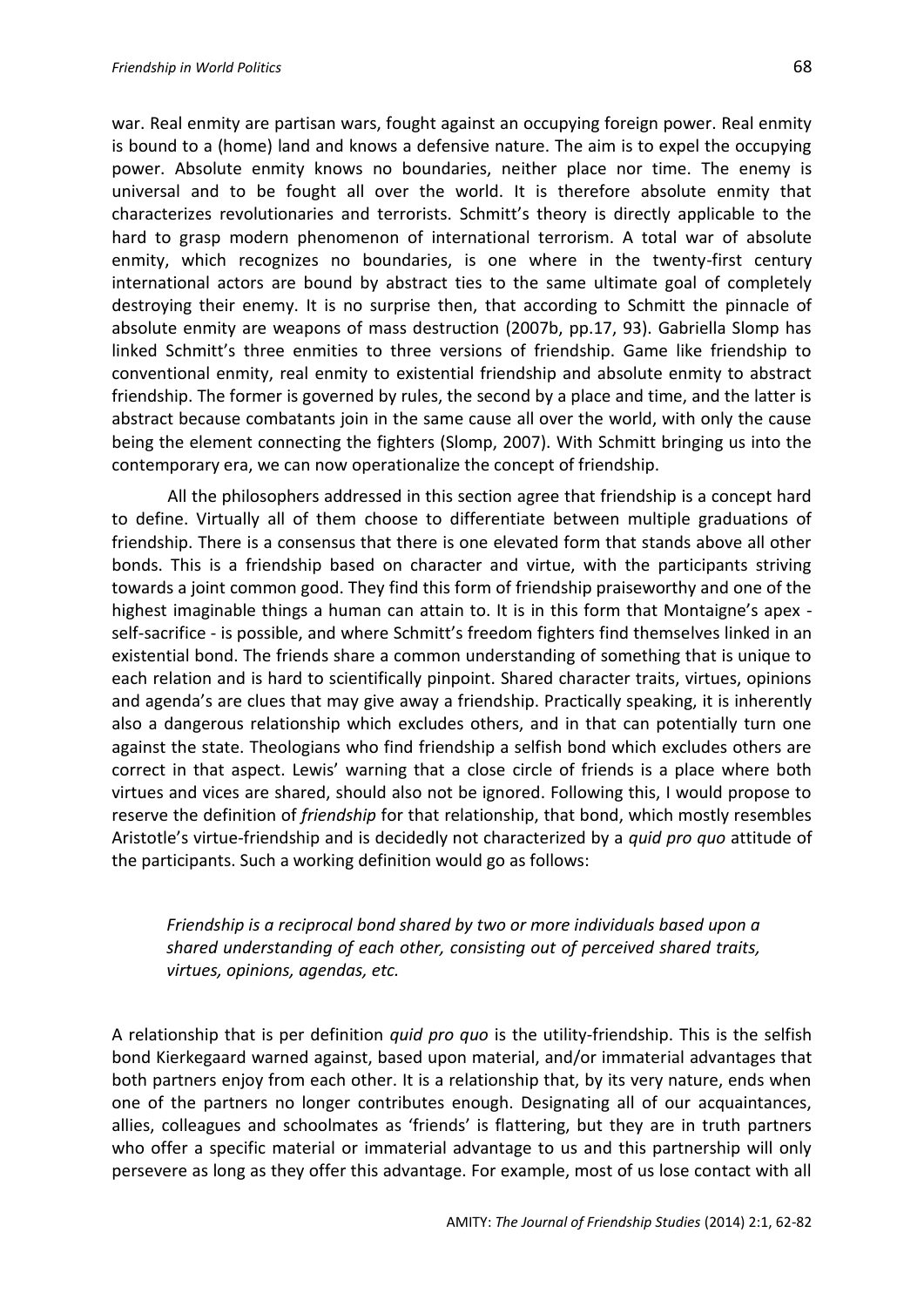but a few of our schoolmates after high school, only to meet them again during reunions, or, most recently, collect them on online networks. The term *partnership* is much more applicable here. It also clears a lot of the fog surrounding the mystery of friendship which the philosophers tried to solve. By utilizing the following working definition of partnership it is possible to study relationships that have been qualified as friendship, and make a sound demarcation between friendship on the one hand, and partnership on the other:

*Partnership is a reciprocal bond shared by two or more individuals that is based on mutual material or immaterial advantage and, either explicitly or inexplicitly, ruled by the thought of quid pro quo.*

By utilizing this reorientation on the concept of friendship and partnership, it becomes possible to apply these definitions on supposed friendships in politics. This demarcation allows an adequate evaluation of a relationship, taking into account the special, elevated status given to friendship, both by the ancient philosophers and contemporary people. Before examining two case studies to ascertain the feasibility of the above working definitions, it is important to connect these findings to current scholarship on friendship in IR.

## **2. Friendship in International Relations**

Rather than focusing on the bonds between individual political actors, current scholarship is state-centred. This is hardly surprising since the very subject matter in International Relations (IR) is the international realm and IR scholars have traditionally favoured a more systematic approach excluding the influence of individual actors. Daniel Byman and Kenneth M. Pollack challenged this traditional approach by first disproving three claims made by Kenneth N. Waltz that are commonly held against taking individuals into account, and then proving that individuals matter in five historical case studies. In contrast to Waltz, Byman and Pollack argued that: (1) human nature is not a constant, but a variable that should be taken into account; (2) that theories focused on individuals in international relations can be parsimonious (rather than including so many variables that the theory becomes useless); and (3) that since state intentions are a critical factor in international relations, and that those intentions are formed by individuals, individual actors must also be taken into the equitation of international politics (Byman and Pollack, 2001, pp.111-114). From the case studies Byman and Pollack derived 14 hypotheses on the role of individuals in international relations. Although none of these mention friendship specifically, hypothesis eight 'states led by predictable leaders will have stronger and more enduring alliances' connects closely to our subject of analysis. Indeed, trustworthiness and consistency are mentioned as important qualities of a leader, Byman and Pollack emphasizing that 'personal relationships among leaders often overcome systemic dynamics or other factors' (2001, pp. 139-140). If individuals matter, the question remains to what extent political scientists have taken up the challenge posed by Byman and Pollack.

Although research on friendship is now growing, the current research agenda still focuses on friendship as a relationship between states. Friendship is not considered as a special bond between individuals, what the philosophers termed the character-friendship,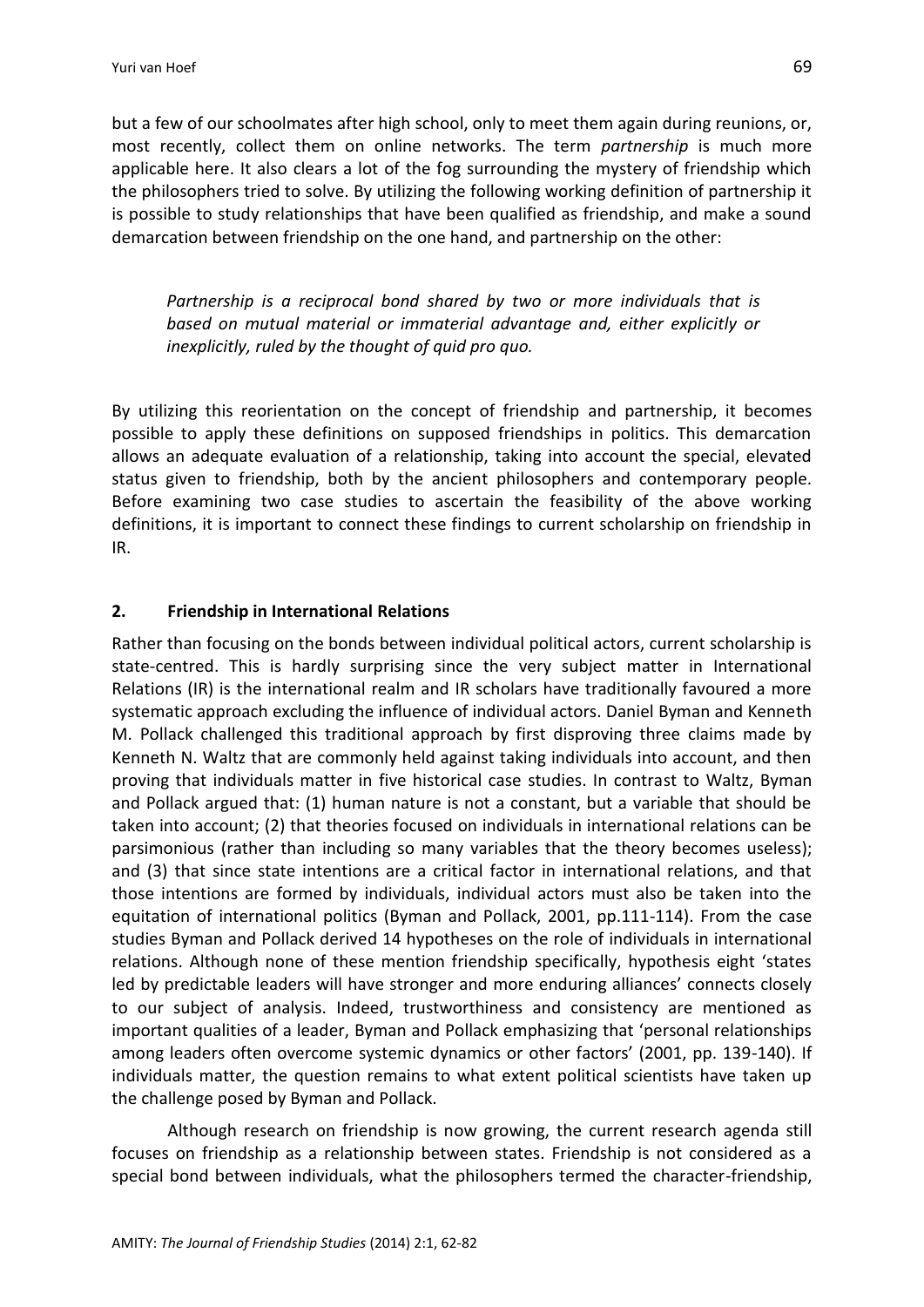but as an advantageous relationship between two partner states. This paragraph focuses on three recent contributions to the friendship debate. In his 2007 article in *Millenium* Felix Berenskoetter built a case for IR research to focus more on friendship, partly by invoking a number of the same philosophers as were addressed in the previous part in this section. Applying a state centered approach necessitated that a number of definitions that originally had implications for individuals – such as reciprocity - were now converted to have significance for states (Berkenskoetter, 2007, p.666). Though there is a lot to be said for an approach to the international realm that takes cooperation and reciprocity as signs of friendship rather than elements of bandwagoning, bringing Aristotle's character friendship to states is reminiscent of anthropomorphism.

Another approach is that by Andrea Oelsner (2007) who connected the concept of friendship to security studies. Again, friendship is construed as a relationship between states, here with a focus on the development of mutual trust, connecting to the scholarship on securization and desecurization in the Copenhagen School of security studies. In essence, the Copenhagen school focuses on the way in which issues become questions of security (securization), or when issues are taken out of the security debate (desecurization). Oelsner links this to a dynamic concept of peace, differentiating between negative and positive peace, the first 'defined by the absence of war', and the latter 'by the presence of confidence and trust', thus resembling friendship (2007, pp.263-264). She then focuses on a two phase process of desecurization, consisting of: phase one, a critical initiation of a new direction; and phase two, the period after this initiation, 'its development and consolidation' (Oelsner, 2007, p.268). It is not the state centered approach by Oelsner that is relevant to this research, but rather the emphasis she puts on individual actors. Even though the article is state-centred, individuals take the spotlight in both the theory building in the article and the two historical case-studies used. For instance, Oelsner shows that it is *actors* that initiate war avoidance and cooperation when they 'see more instrumental advantages in peace and cooperation' (2007, p.269). Take note of the reminiscence of this to our working definition of a partnership. In the case studies Oelsner studied, emphasis is given to the role of 'decisive actors' and the need for 'strong political will' (2007, p.270 and p.217). If individual actors play a crucial role in the process of creating peace (friendship) between their states, the story of friendship between these actors themselves is relevant, and might very well be the starting point for rapprochement. The role of these actors is not to be understated, as Oelsner notes:

Crucial actors in this process are policy-makers and other political, economic, and intellectual elites who will try to convey to the public (audience, in securization theory language) their re-interpreted perception of reality – that is, their modified cognitive structure  $-$  with the aim of producing concrete policy, broadly legitimized. (2007, p.272)

Oelsner is not alone in emphasizing the role of individual actors on the process of peace. Charles A. Kupchan in his 2010 *How Enemies Become Friends: The Sources of Stable Peace*  examines the road towards a stable peace through states becoming friends. Again, we can recognize the current status quo where friendship is equated with peace. Not unlike Andrea Oelsner, Kupchan identifies several stages in the ongoing progress towards stable peace: (1)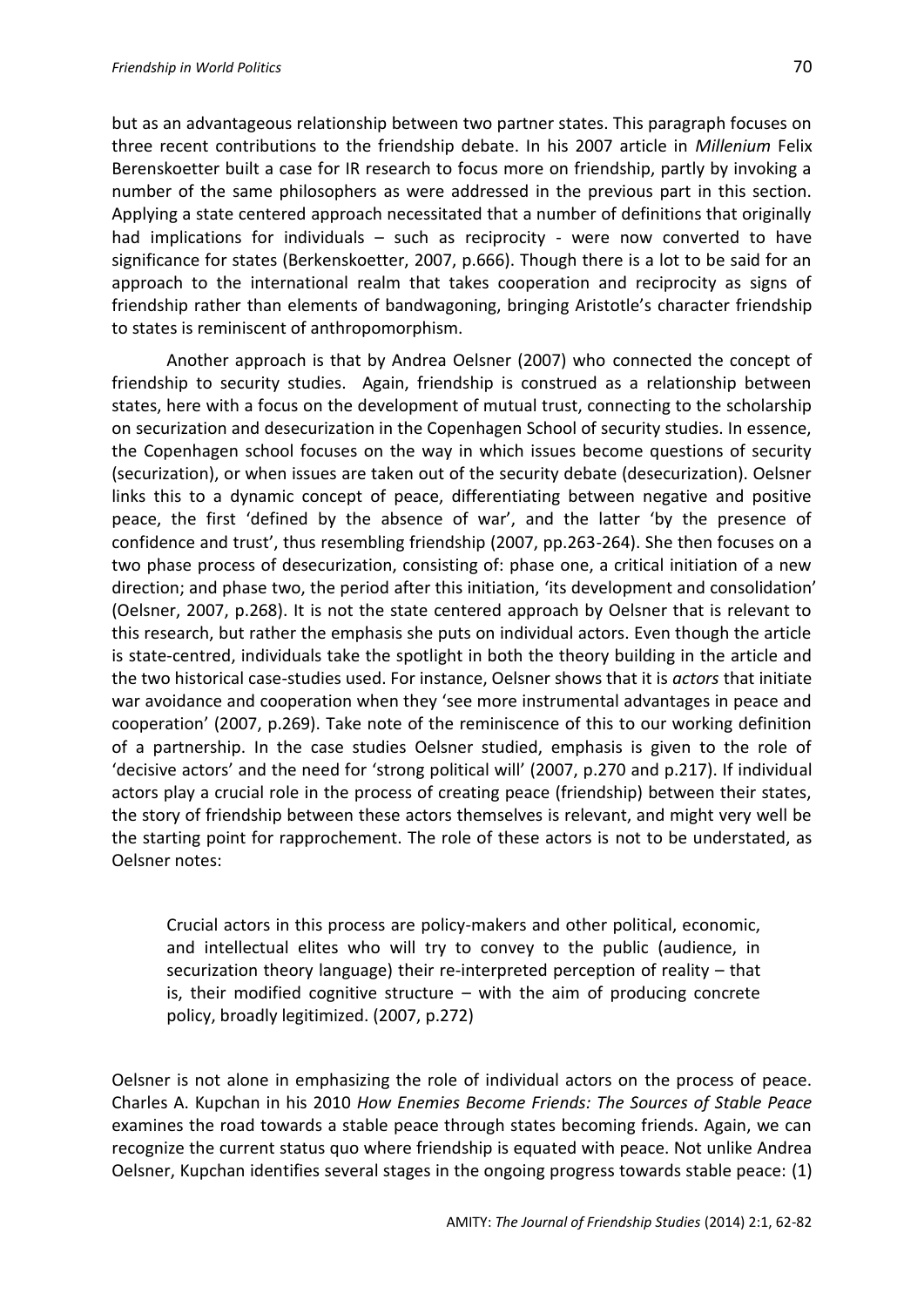Unilateral accommodation (one state starts concessions to remove a security threat); (2) Reciprocal restraint (the trading of concessions between the two states); (3) Societal integration (interactions and transactions between actors intensify); and (4) The generation of new narratives and identities (the creation of a shared identity).

By recognizing four concrete stages, Kupchan is not only able to describe the process, but also shows where room exists for individual actors to make a difference (2010, pp.37- 52). At each stage the individuals have to act and react upon the moves from the other. Whether it is exploiting the opening concession made by the initiating state or responding in kind (phase 1), or to go a step further and enter into a reciprocal relationship and exercise strategic restraint (Kupchan, 2010, p.43), individual actions matter. Political elites play the key role in the initiation and guidance of phases one and two, while in phase three the contacts between government agencies, businesses and citizens increase, and the contacts between the political elites have become routine (Kupchan, 2010, pp.46-47). Finally, the fourth phase sees the introduction and acceptance of a new narrative and identity. For example, erstwhile enemies such as France and Germany become friends, or a group of countries emphasize their common identity in joint institutions, a new history of collaboration, and even a common flag, as is the case with the European Union. Leaving phase three and four for what they are, the first two phases are the space for individual actors to make a difference, or, as Kupchan deftly notes: 'Diplomacy, not trade or investment, is the currency of peace.' (2010, p.14).

Considering the above works by Felix Berenskoetter, Andrea Oelsner and Charles A. Kupchan, gives a number of important insights concerning the role of friendship in IR. First, there is a clear trend to research friendship not as an attribute between individuals, but as a term to indicate peace between two or more countries. To an extent there is something to be said for such a personalization of states, as Berenskoetter showed that there certainly is overlap between Aristotle's definitions of friendship amid individuals and peace between two or more states. Disregarding the issue of anthropomorphism, more important to note is that peace has much more in common with what was defined in the previous section as partnership, rather than friendship. Recalling the definition of partnership, peace also functions as a reciprocal bond, shared by two or more states, is based on mutual material or immaterial advantage, and is ruled by the thought of *quid pro quo*. It is possible to apply the definition of friendship to peace though by invoking Oelsner's distinction between negative and positive peace, with positive peace resembling traits of friendship, and partnership falling between negative and positive peace. Oelsner shows much more the importance of individual actors in creating friendship (peace) between their countries, though she is not concerned with friendship between the actors themselves *per se*. Kupchan's work too is state-centred, but like Oelsner it is individuals that are at the centre, they guide and initiate the first two stages that can ultimately lead to peace. Kupchan illustrates how stable peace can culminate in three different forms (rapprochement, security community, and union) by analyzing twenty case studies that either resulted in stable peace or failed (2010). Yet, owing to the fact that the book is foremost focused on theory building, and due to the great number of case studies, individual bonds receive virtually no attention.

Considering then that individuals play an important role in international politics, that friendship between states rather than between individuals has been the focus of IR research, but that the latter leaves important room for individuals to make a difference, the following section will examine two individual relationships. The political arena seems to be an area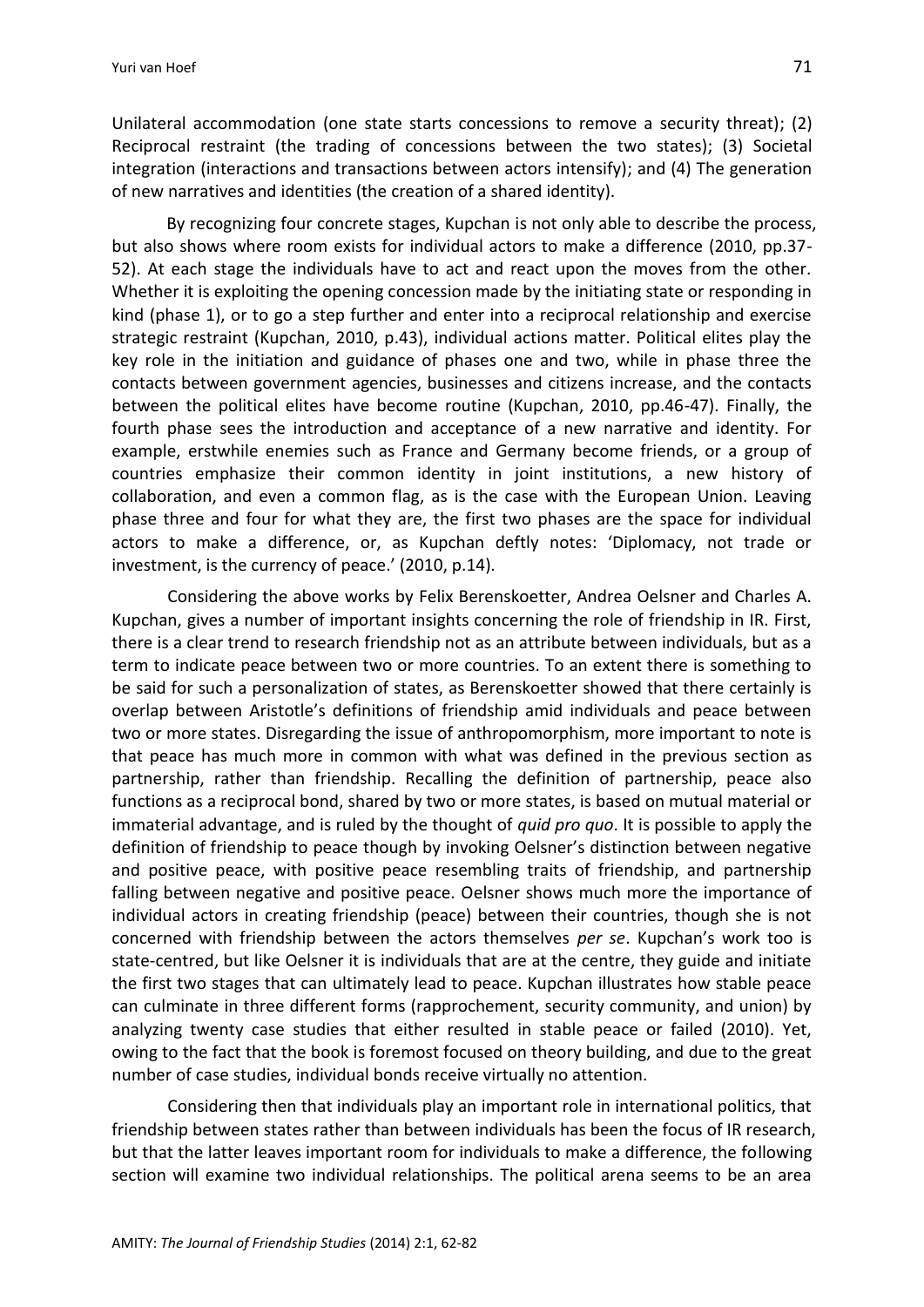anathema to friendship. If the supposed friendships between Helmut Kohl and François Mitterrand, and between George H. W. Bush and Mikhail Gorbachev, prove to be more than a hollow shell to mask a political partnership, the influence of friendship in politics is a subject worth studying. The next section has the aim to demonstrate that the demarcation between friendship and partnership is a valuable one to understand friendship in politics and, by addressing two individual relationships and the role the bond played upon the relations between their countries, it will add to the analyses made by Kupchan and Oelsner by showcasing that individual friendships play an important role in the road to peace.

## **3. The praxis of political friendship**

Because new knowledge and enriching impressions abroad help, to reduce prejudices, and establish friendships. Just what Europe needs.

Helmut Kohl (2007, p.332, my translation)

## **3.1 'We remained standing': Helmut Kohl and François Mitterrand**

On September, 22, 1984, Helmut Kohl and François Mitterrand commemorated the Battle of Verdun. Many of their countrymen had lost their lives there in the First World War. Both also had an intimate, personal connection to Verdun. Kohl had been brought up with stories of how his father had fought there, while Mitterrand had been wounded in the vicinity of Verdun (Lacouture, 1998, p.102). The service of commemoration was a very important one then, filled with carefully calculated symbolism, meticulously planned and organized. The programme started with a visit to a German military cemetery, where a German band played the German and French national anthems, followed by a visit to a French military cemetery where a French band played the German anthem, and a German band played the French anthem. Silence followed this moment, Kohl and Mitterrand quietly remembering the war together. And then, all of a sudden and unexpected:

The clouds hung low, it was pouring, and an icy wind blew in our faces. We remained standing. Drums, trumpets, without it being planned, François Mitterrand took my hand and we both held each other's hand for a long time. It is hard to describe my feelings. Never before have I felt so close to our French neighbours. The spontaneous gesture of the French president had overwhelmed me. His handshake was a sign of reconciliation. (Kohl, 2005, p.310, my translation)

Mitterrand would later affirm that he had instinctively reached for Kohl's hand (Dreher, 1998, p.362). The importance, and the meaning, of the handshake was immense. It was both a signal of joined mourning and of reconciliation, not just between the two politicians, but between their countries. And while political calculations might certainly have played a role in the handshake, it is very hard to imagine that such a signal and statement could have taken place between two heads of state that did not enjoy a special bond.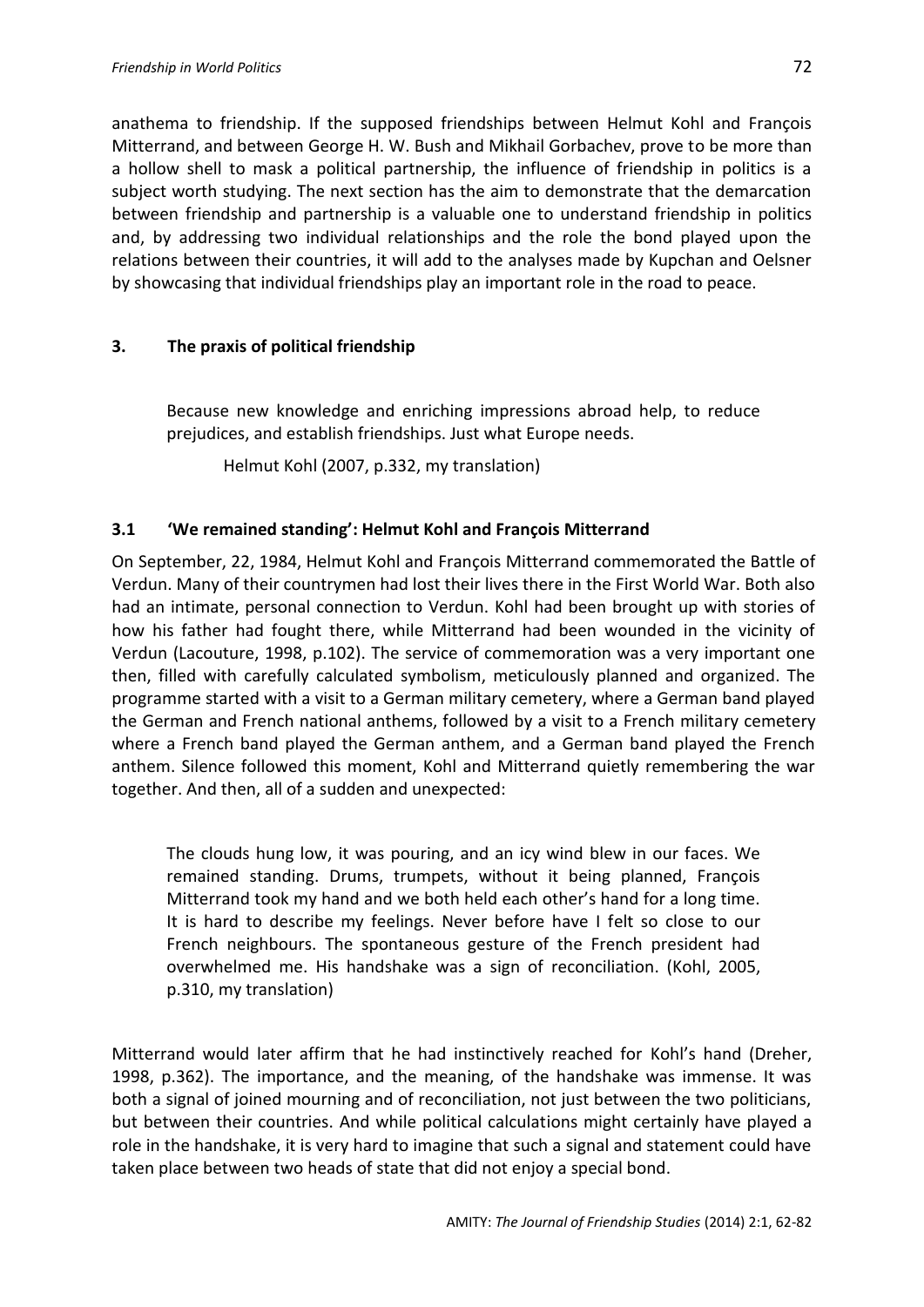Yuri van Hoef 73

At first glance, it seems improbable for a friendship to have developed between Helmut Kohl (1930) and François Mitterrand (1916-1996). Indeed, both found themselves on opposite sides during the Second World War. Mitterrand served in the French army, was wounded and captured by German soldiers, worked for the Vichy government, and was active in the French resistance (Lacouture, 1998). Kohl, a boy during the war, experienced the war as a member of the Hitler Youth, and his older brother lost his life in the German army (Dreher, 1998, pp.18, 23). Apart from the different sides in the war, both were also each other's opposite in the political arena. Mitterrand was a prominent member of the French Socialist Party, and Kohl a member of the conservative Christian Democratic Union. The first meeting between the two statesmen went well, with Kohl being especially impressed with Mitterrand's willingness to cooperate (Kohl, 2005, p.104). Both presidents shared a mutual love for nature, and even shared book lists with each other (Dreher, 1998, p.362). From the start of their interactions, both Kohl and Mitterrand showed signs of going a step further than a simple opportune political partnership. Their shared opposition to the British Prime Minister, "Iron Lady" Margaret Thatcher, only further strengthened their bond (Kohl, 2005, p.102), most dramatically witnessed at the commemoration of the Battle of Verdun. However, while the two might have enjoyed a friendship, one important issue remained which they did not see eye to eye on, and which could prove detrimental to their relationship.

Kohl aimed for German reunification. At first he was supported in this by his friend Mitterrand, but Mitterrand soon changed sides and joined Thatcher in her opposition to reunification, both of them fearful of how the Soviet Union might respond, even though Mikhail Gorbachev had reassured Kohl that the Soviet Union would not prevent German reunification (Gorbachev, 1995, pp.712-715). Mitterrand was vocal in his opposition, going so far as warning that they were playing with a 'World War' at a meeting of the European Council in Strasbourg in December, 1989. This made Kohl realize that he could not depend upon his friend in this matter, (Kohl, 1995, pp.984-988), but it was the memory of Verdun and their friendship that prevented their close relationship from ending, Kohl fully realizing how torn his friend must be between personal affections and loyalty to his compatriots:

In Mitterrand's chest beat two hearts: one for the revolutionary uprising, as demonstrated by the people demonstrating in the GDR; the other for France, whose role and position in the event of German reunification seemed threatened. (Kohl, 1995, p.1014, my translation)

Here the interests of the states they represented were influencing the personal relationship heavily. Kohl was experiencing the loss of an important ally, on what was for the German Chancellor a fundamental issue. Mitterrand's ambivalent behavior, navigating between the interests of his country and his personal relationship with Kohl, was beginning to take its toll on the friendship. It did not help at all that Mitterrand vehemently opposed reunification in several public statements, and even made a very untimely official visit to the GDR (Dreher, 1998, pp.458-460). The friendship was in mortal peril. Kohl begrudged the loss of Mitterrand's support, but remained strengthened by his memory of Verdun, and understood all too well the predicament Mitterrand was in. Nevertheless, the fall of the Wall on November 9, 1989, was forcing Kohl's hand to act swiftly in favor of reunification.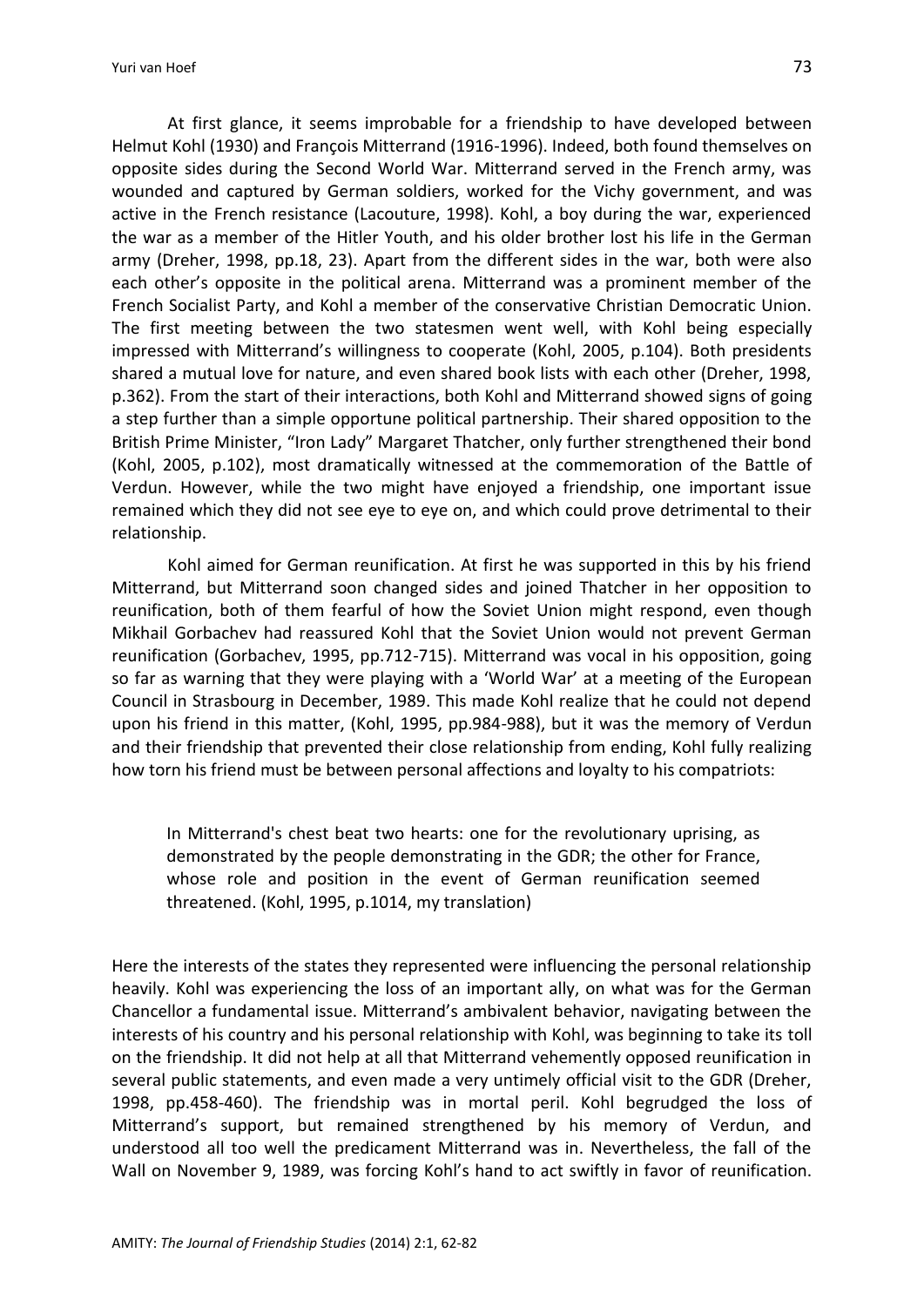Potentially thwarting his designs was a growing coalition headed by Thatcher that aimed to prevent reunification. Kohl needed the support of political allies, and he could not lose a political friend at such an important moment. He took a drastic step and decided to personally visit Mitterrand at his holiday residence in France at Latche in January, 1990.

Kohl was not the first politician who went on a diplomatic visit to another country. Nor was he the first head of state to visit a counterpart at his holiday residence. Kohl's aim of visiting Mitterrand was twofold. He needed to improve the relations between France and Germany, which had deteriorated under Germany's move to reunification and the stark French opposition to that goal. He also felt obliged to stop the deterioration of his personal relationship with Mitterrand. The meeting was extremely personal, with Kohl noticing that Mitterrand was uncomfortable around him for the first time. What followed was a personal conversation, at the end of which both friends had solved their personal differences. The meeting not only salvaged the friendship, but during a number of walks along the beach Kohl even succeeded in winning Mitterrand's support for reunification (Kohl, 1995, pp.1034- 1037). In February, when Kohl travelled to Paris to give his friend an update on the process of reunification, he drew strength from his earlier visit, and the reassurances Mitterrand had given him. Although friction and irritation surrounding the issue would remain (Mitterrand would be untactful at times, for instance in a joint statement with his Polish counterpart that they were worried about the borders with Germany), Kohl no longer worried and noted: 'The debate came to a head one last time, and I could only shake my head about it' (Kohl, 1995, pp.44-45, my translation).

From then on, Kohl and Mitterrand would remain friends, even though they clashed on minor political issues from time to time. One of these clashes surrounded the announcement of the death of former German Chancellor Willy Brandt (October, 8, 1992). The German Social Democratic Party (SPD) took it as an affront that it was the German government which had made the announcement, while Mitterrand was not amused that he learned of the death of his fellow socialist through an official announcement, and that he was not allowed to give a speech (Kohl, 2007, p.487). The two statesmen would regularly seek out each other, not just in exchanging book lists, but also in developing joint policies and coordinating their political agenda (Kohl, 2007, pp.150,100,253,308). Among this agenda was the formation of a European Security Policy and the possible creation of a European army (Kohl, 2007, pp.460-461), a revolutionary move considering France's (and Mitterrand's) fears surrounding reunification and the potential danger posed by a German army. The extent to which the two statesmen coordinated their policies, shared opinions, offered advice to each other, and their joint striving towards a number of goals, are very reminiscent of the working definition of friendship offered in part one of this article. Although the friendship between Kohl and Mitterrand was threatened by the process of German reunification, it eventually overcame that obstacle.

The friendship between Kohl and Mitterrand was much more than a political partnership. The intensity of the personal meetings between them, the manner in which they offered advice to each other and formed a common policy, transcend the boundaries and the *quid pro quo* nature of a mere political partnership. Two great hallmarks of the friendship are the commemoration at Verdun and the very personal meeting between the two statesmen at Mitterrand's holiday residence. It is their striving towards joint goals, and the recognition of that striving within each other, that validates coining their relationship friendship. Kohl refers to this when he mentions in his autobiography that: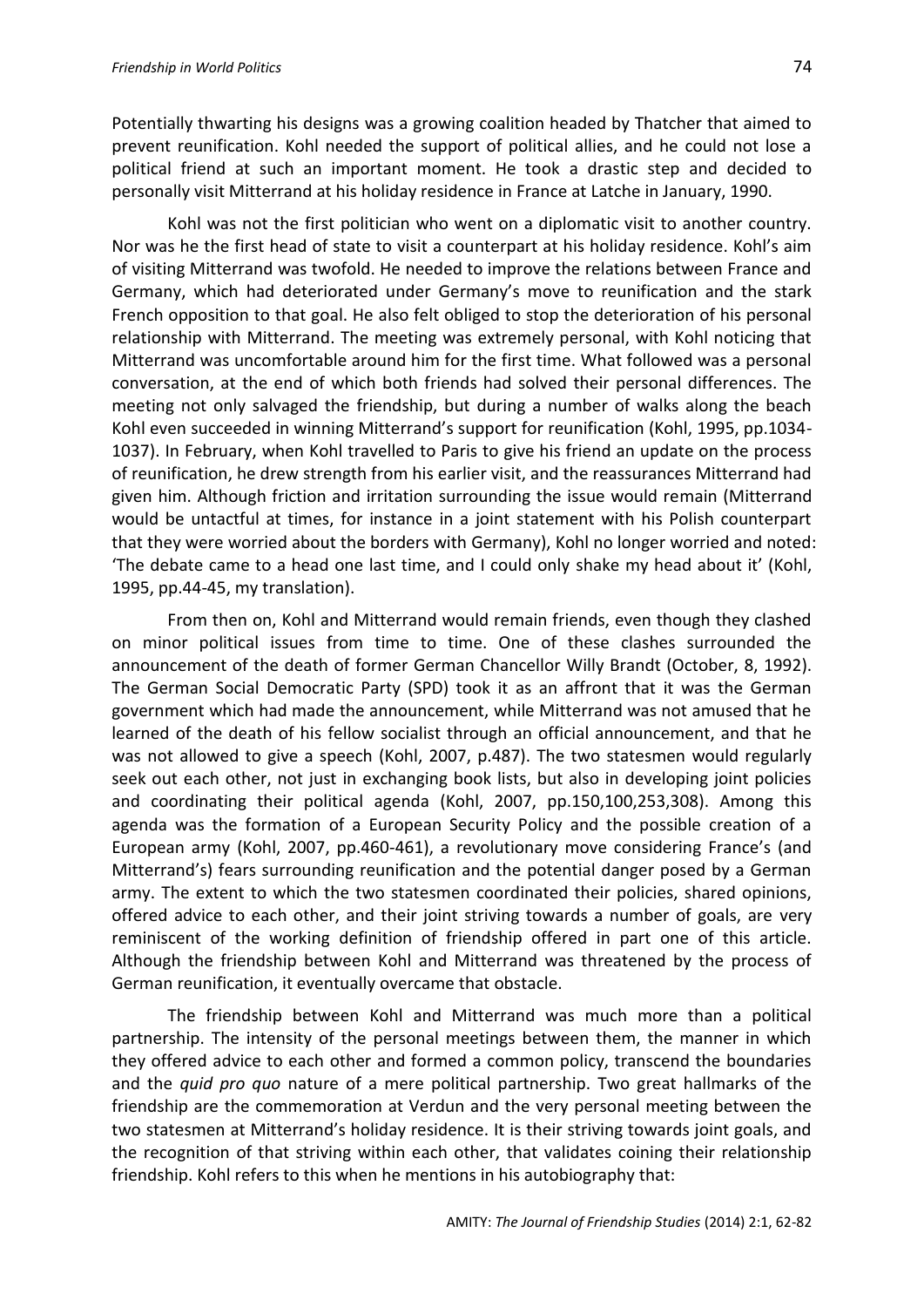The fact is that the German-French friendship was not simply imposed from above, but rooted in the hearts of the people, and is the largest and best trust capital that we have built up all these years. (Kohl, 2007, p.526, my translation)

There are more hints in Kohl's autobiography of the worth he attaches to his relationship with Mitterrand. He mentions looking forward to playing a leading role together with Mitterrand in European Politics when he aims to get reelected (Kohl, 2007, p.727), which bears evidence of their joint political agendas and shared virtues. It is also telling that one of the chapters in Kohl's autobiography is titled 'Sieg und Niederlage' (victory and defeat), the defeat referring to an unfavorable election result of his party, which coincides with a great election victory for Mitterrand. It is illustrative that Kohl considers his friend's victory a triumph of equal footing to his own defeat. The fruitful cooperation between Germany and France, sprung from the friendship between Kohl and Mitterrand, would also bear its fruit on the development of the European Union. After reunification Kohl, to remove fear of a resurgent powerful Germany, became an even stronger proponent of European integration, together with Mitterrand. One of the fruits of their cooperation would be a common European currency. In 1988, as a crown on the importance of their relationship, Kohl and Mitterrand received the prestigious International Charlemagne Prize of Aachen, which was for the first time in its history - and so far the only time - awarded to two heads of state simultaneously. Such a friendship should be expected to last after politics, which indeed it did. Kohl cried openly during the memorial service for his friend Mitterrand in 1996, (Kohl, 2007, p.727) an important and candid reminder of their powerful bond.

# **3.2 Building Bridges: George H. W. Bush and Mikhail Gorbachev**

German reunification politics and the end of the Cold War dominated the last section, and will continue here. A friendship between the heads of state of France and Germany was unlikely, but not quite as unlikely as the friendship that developed between the leader of the Soviet Union, and the President of the United States of America during the final days of the Cold War. Mikhail Gorbachev (1931) had proven himself an able politician, becoming General Secretary of the Communist Party on May 1, 1985. Gorbachev outdid himself by reforming the Soviet Union through his programs of *glasnost* and *perestroika*. Astutely, Gorbachev made sure he improved his image both domestically and internationally. That is why he made sure his book *Perestroika: New Thinking for Our Country and the World* was published simultaneously in Russia and in the United States (Gorbachev, 1995, pp.577,360). An idealist, Gorbachev witnessed the world globalizing evermore, and aimed for the Soviet Union to take its rightful place in the new world that was coming to be (Breslauer, 2002, pp.84-85). In the first years of his leadership his opponent was President Ronald Reagan (1911-2004) who proved a worthy rhetorical adversary when he challenged Gorbachev in 1987 to 'Tear down this wall!' Nevertheless, Gorbachev succeeded in disarming Reagan when they entered into the *Intermediate-Range Nuclear Forces* (INF) treaty in December that year, both countries agreeing to reduce their INF-weapons. Faced with a temperate Soviet Union, Reagan diminished his heavy rhetoric, another success for Gorbachev (Breslauer, 2002, p.76; Gorbachev, 1995, p.609). With Gorbachev having positioned himself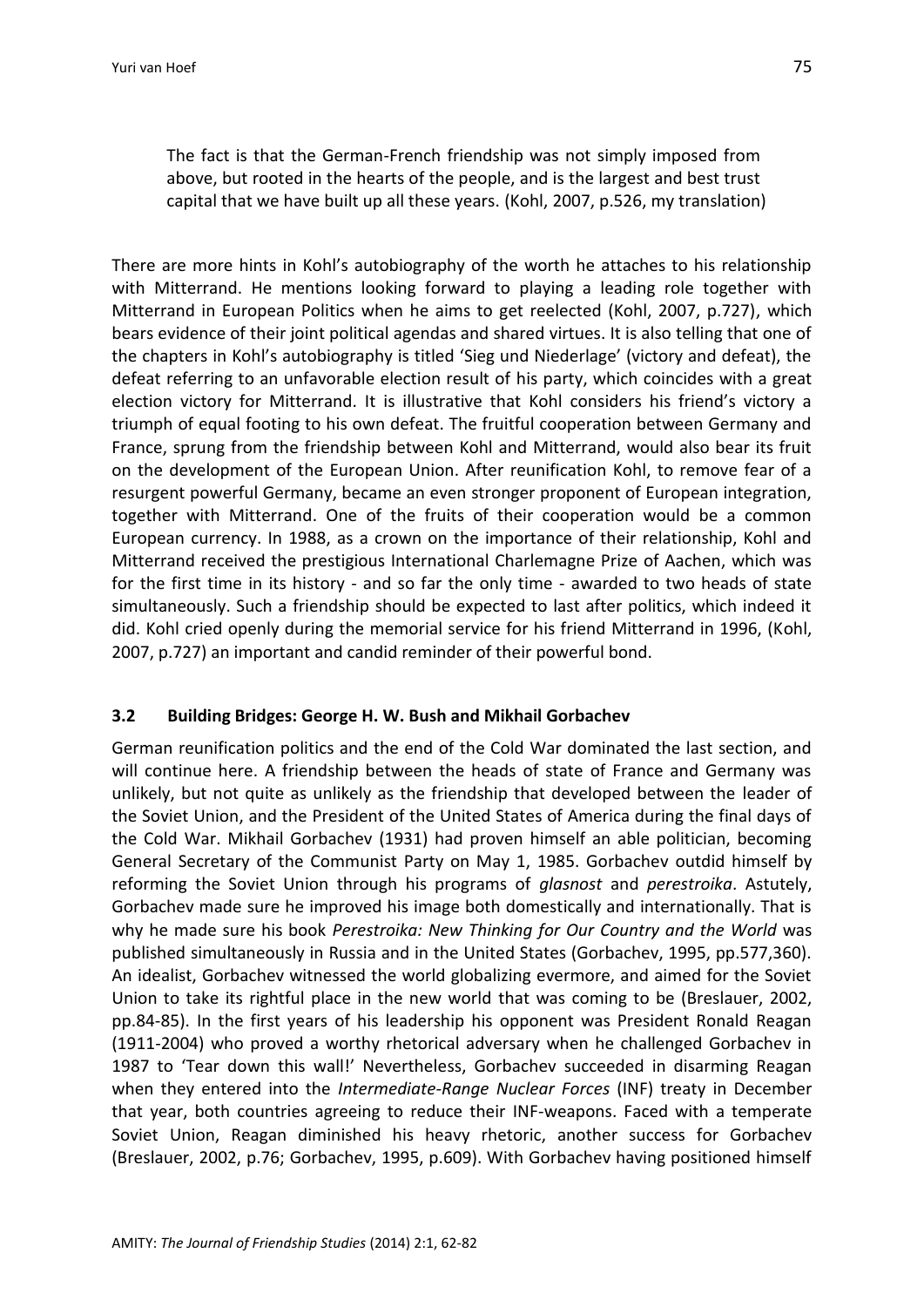as a leader to be reckoned with, the question was how he would cope with Reagan's successor.

George H. W. Bush (1942) was a war hero, businessman and a politician whose career had spanned from being the U.S. Ambassador to the United Nations, and Director of the CIA, to the White House. As Vice President he met Gorbachev several times, for the first time in 1985 when he attended the funeral of Gorbachev's predecessor Konstantin Chernenko, where Gorbachev had made a lasting impression upon him:

And it was clear from Gorbachev's response, even in translation, that he was offering the same kind of man-to-man sincerity. Perhaps this would not be a leader who would simply hide behind the same old rhetoric, as had his predecessors. (Bush and Scowcroft, 1998, p.5)

The two met again at several official occasions, Bush escorting Gorbachev to the airfield at the end of the 1987 INF meeting in Washington, when he assured him he had to ignore the 'empty cannons of rhetoric' Bush would fire at the Soviet Union during his presidential campaign (Matlock, 2004, pp.309-310). When Gorbachev visited the United States in 1988 to address the United Nations in New York, Bush was already president-elect, and Gorbachev had every reason to expect to be able to work together with him quite nicely (Gorbachev, 1995, p.688). Add to that Bush's natural affinity for developing close relationships, and the ingredients for a close friendship were present.<sup>2</sup> Yet, as the relationship of Kohl and Mitterrand before them, the potential friendship between Bush and Gorbachev would also have to face the tides of their time.

When the Berlin Wall fell on the  $9<sup>th</sup>$  November 1989, Gorbachev was faced with the impossible task of both maintaining his own power, and preventing the Soviet Union from total collapse. The last thing he needed was a gloating American President who would celebrate the United States' victory over the Soviet Union. He could consider himself lucky that it was Bush, not Reagan, who resided in the White House. Although it is hard to predict how Reagan would have reacted, his criticism of the Bush administration at that time, and his strong rhetoric before ('tear down this wall!'), gives a strong indication of his likely response. Bush, however, completely confused both his advisors and the American television audience by not celebrating the fall of the Wall. Beforehand Bush had warned one of his advisors that he did not intend to dance upon the toppled wall, but even then his response was puzzling to his fellow Americans. He appeared uninspired and distracted, prompting one of the journalists present to point out: 'you don't seem elated' (Maynard, 2008, pp.44-45). Bush was not elated because he realized quite well that celebrating would be an affront to both Gorbachev and the Soviet Union. He knew Gorbachev was under internal pressure not to lose East Germany, and that celebrating a victory would upset a precarious balance. He walked a fine balance between personal affections for Gorbachev, and cultivating him as a political ally for the days to come:

Whatever this trip is, it's *not* a victory tour, with me running around over there pounding my chest. [In my speeches] I don't want it to sound inflammatory or provocative. I don't want to complicate the lives of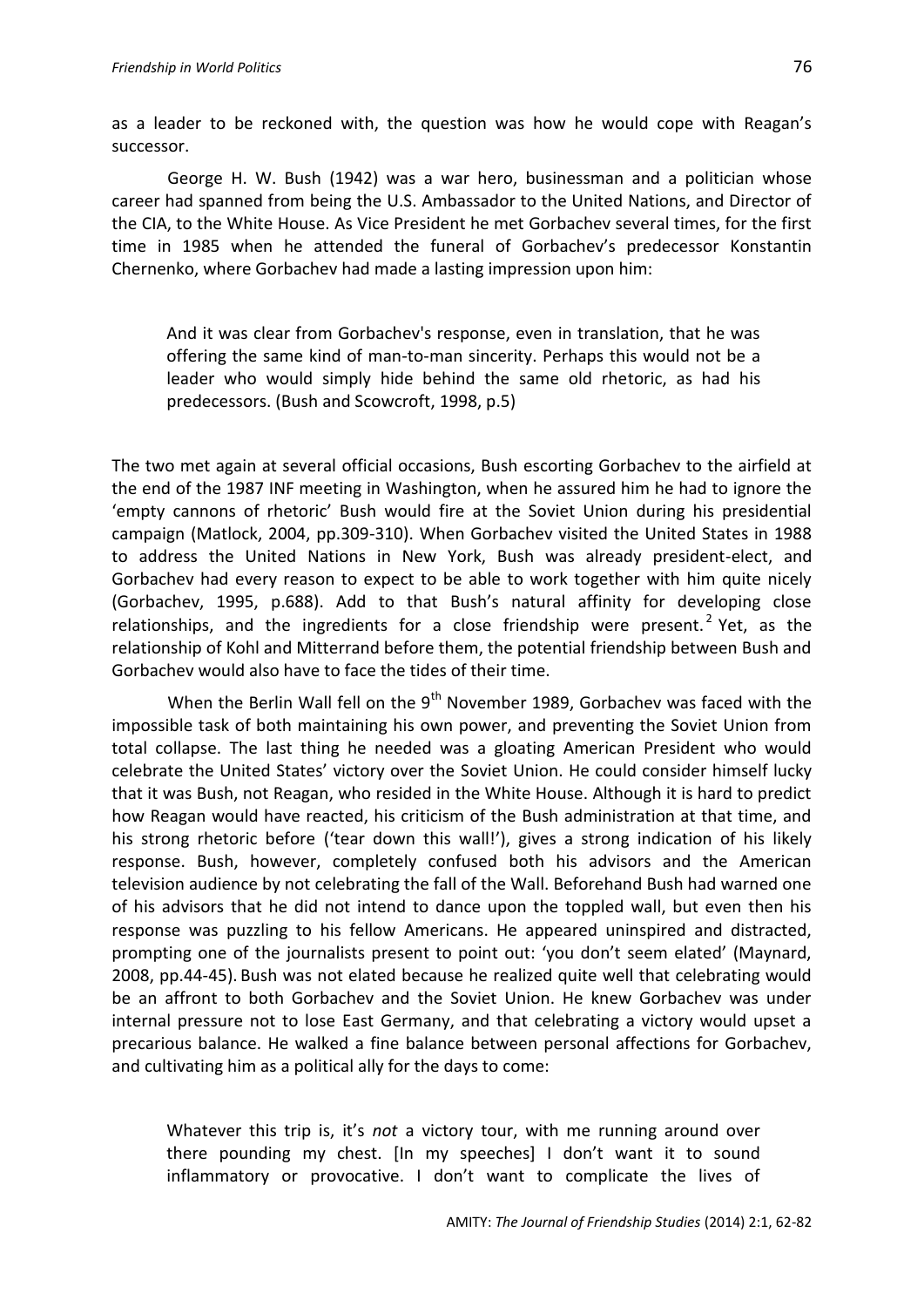Gorbachev and the others… I don't want to put a stick in Gorbachev's eye (cited in: Mervin, 1996, p.171).

There is a clear concern for Gorbachev's position, perhaps even his personal wellbeing in the statement above. Another indication of Bush's personal concern comes from a recollection by his Press Secretary Marlin Fitzwater: 'And he said to me he didn't care about image. That this was not a time to be worrying about that sort of thing. And that he wanted to respond in a way that Gorbachev would understand and that would be supportive of moving ahead in the future relationship' (cited in: Maynard, 2008, p.45). From this statement, we can glance a precarious balance between Bush's earlier noted concern for Gorbachev and the political consideration to take the future relationship into account. It is clear though that Bush would not jeopardize his relationship with Gorbachev for a mere victory celebration. The delicate way in which Bush dealt with the fall of the Wall meant that negotiations between Gorbachev and the West concerning the reunification of Germany could start with no bad blood existing between both parties, and both statesmen. In December 1989, both world leaders heralded the end of the Cold War.

Bush's expert handling of the situation evolving after the collapse of the Wall paved the way for fruitful negotiations between the West and Gorbachev on German reunification. Gorbachev was faced with adamant German politicians, chiefly German Chancellor Helmut Kohl and his Vice Chancellor and Foreign Minister, Hans-Dietrich Genscher, who wanted to bring about the German reunification. Gorbachev intended to trade reunification for an assurance that NATO would not expand towards the east. In the ensuing negotiations, the Germans succeeded in persuading American Secretary of State James Baker to grant Gorbachev the assurance he so valued, which Baker gave to Gorbachev, verbally, when he visited him on 9<sup>th</sup> February 1990, in Moscow. When Kohl met with Gorbachev that same day, he found Gorbachev to be in a great mood, having finally obtained the assurance he was after, and the cunning Kohl immediately acted, calling for a press conference to share the good news with the rest of the world (Kohl, 2005, pp.1062-1070). When the reunification became a fact in October, 1990, Gorbachev still presumed he had made an agreement that there would be no NATO expansion to the east. The Americans denied that such an agreement had ever been made, with Baker trying in vain for some months to obtain the assurance from his government that he had promised.<sup>3</sup> For his part, Bush himself had never once planned to give Gorbachev such an assurance, remarking on Baker's assurance: 'To hell with that! We prevailed, they didn't. We can't let the Soviets clutch victory from the jaws of defeat' (Bush and Scowcroft, 1998, p.253).

The collapse of the Soviet Union had been imminent before the fall of the Berlin Wall. Starting November 1988, Estonia declared independence, followed quickly by Latvia and Lithuania in the first half of the following year. As the general disintegration of the Soviet Union followed, a group of disgruntled Communist Party members decided to take matters into their own hands and attempted to overthrow Gorbachev in a coup d'état in August, 1991. The coup would consolidate the rise to power of the recently elected first President of the Russian Federation Boris Yeltsin, who had been locked in a political struggle with Gorbachev, the latter remaining in power as the President of the Soviet Union. Yeltsin took personal command of the resistance against the coup. While the perpetrators blocked all communication between Gorbachev and the world, Bush remained in touch with Yeltsin.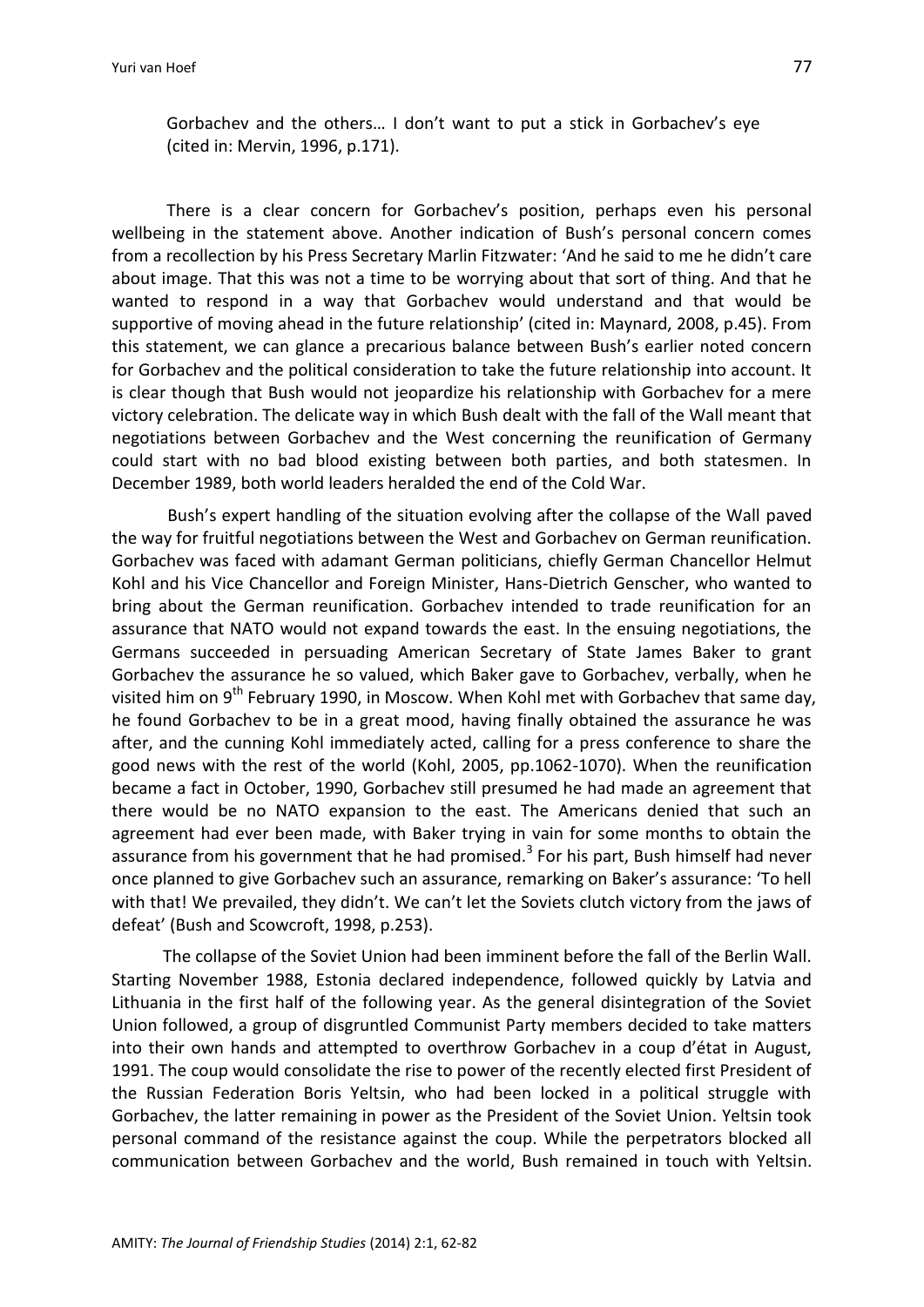The American President was worried about his friend though, and when communications were finally restored, the two had an emotional conversation:

Bush: Oh my God, that's wonderful. Mikhail! Gorbachev: My dearest George. I am so happy to hear your voice again. Bush: My God, I'm glad to hear you. How are you doing? Gorbachev: Mr. President, the adventurers have not succeeded. (cited in: Maynard, 2008, p.102)

Again, aside from Bush's political considerations, there is a clear personal concern for the wellbeing of Gorbachev here. At the same time, the fact that Bush remained in contact with Yeltsin throughout the coup shows that the American President was always aware of the geopolitical situation, and must have realized the future lay with Yeltsin. On the 25<sup>th</sup> December 1991, Gorbachev resigned as President, followed by the dismantling of the Soviet Union the next day. Perhaps unsurprisingly, the relationship between Bush and Gorbachev did not end, and continues to this day. A further indication of there being more than a political partnership between the two men is the fact that a friendship did not just develop between the two men, but their wives also grew fond of each other over the years.

The first meeting between the two First Ladies had Barbara Bush and Raisa Gorbachova exchanging witty jokes and quips. Asked in an interview in 2008 what associations came to her with the name 'Mikhail Gorbachev' Barbara Bush answered: 'Mikhail Gorbachev. I like him a lot. He's visited us in Maine and in College Station and he's become a good friend. He came with his daughter and granddaughters so we know them pretty well' (American Conversations, 2008). When Raisa Gorbachova died in 1999, Barbara Bush wrote an emotional eulogy for her in *Time Magazine*, lamenting that 'George and I both shed a tear when we learned of Raisa's death. We mourned the loss of a friend; we mourned the passing of a fascinating woman who gave much to this world; mainly we mourned for Mikhail. Theirs was a great love story, and we know he'll miss her terribly.' Earlier in the eulogy, Barbara Bush mentions how the coup affected the Bush household: 'In 1991, when the Gorbachevs were virtually held prisoners in their home during a coup attempt, my heart broke for Raisa' (Bush, 1999). The way in which Barbara Bush describes Raisa in the eulogy is close to the very definition given of friendship in the first section of this article and clearly transcends a partnership in its concern for each other's wellbeing. The bond between the Bush family and Gorbachev has endured until this day, with Gorbachev having visited the family in Houston in November 2012.

As with the friendship between Kohl and Mitterrand, contemporary events and domestic politics influenced the relationship between Bush and Gorbachev. The beginning of their relationship was promising, but the question remained to what extent events would leave room for a personal bond to develop. During their terms in office their interactions would be limited to those during official meetings. The way Bush handled the fall of the Berlin Wall, or rather the way he chose not to celebrate, offers both a glimpse of his friendship with Gorbachev, as of his keen political insights. The same can be said for his attitude towards Gorbachev during the 1991 coup. Genuinely concerned for his friend on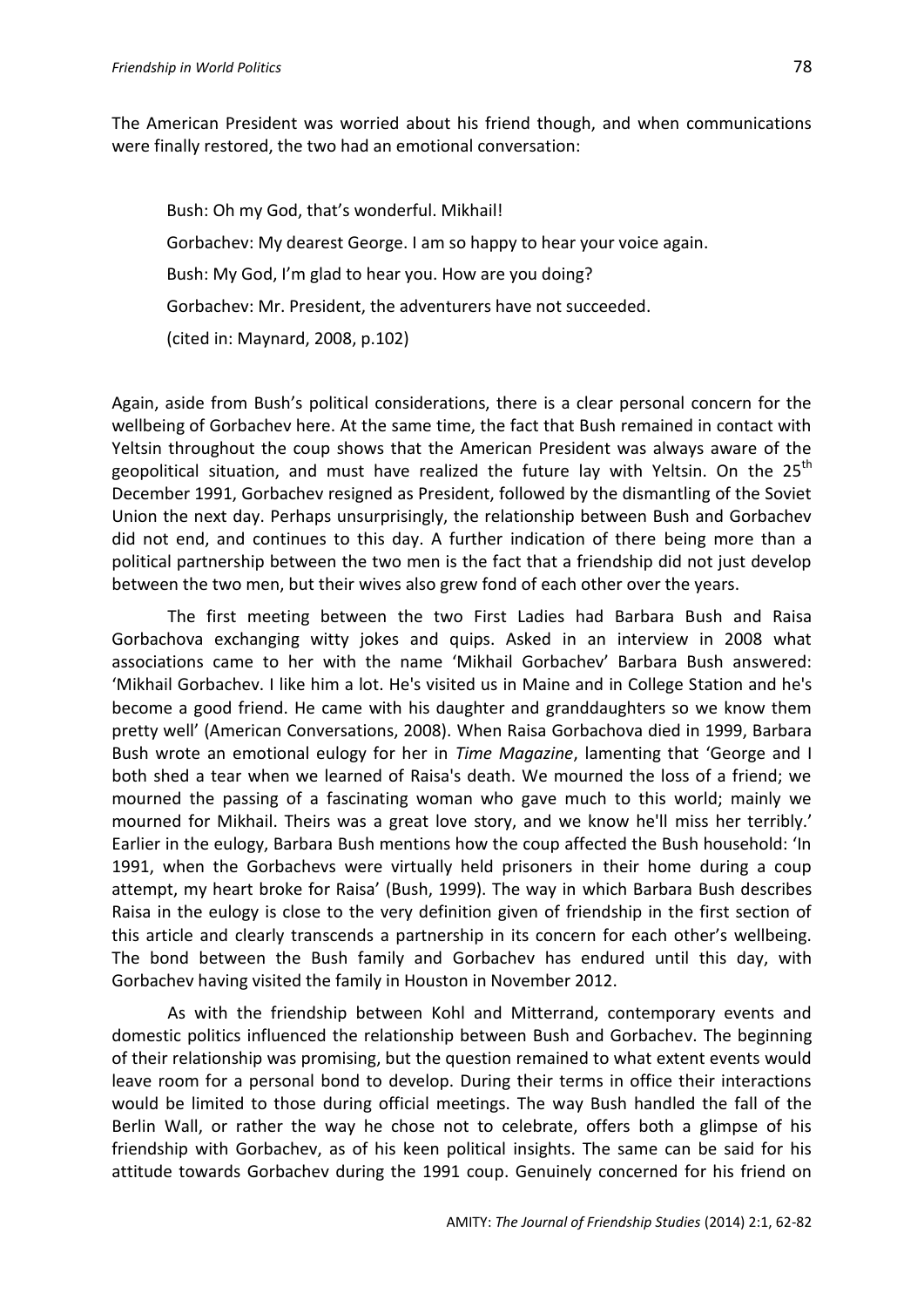the one hand, aware of the geopolitical reality at the other hand by recognizing both Yeltsin's advent, and the ability to prevent the Soviet Union from gaining any assurances. This double character of political friendship is reminiscent of the struggle Mitterrand faced concerning German reunification. A careful line has to be walked between personal feelings of affection and political opportunities. Taking into account the relationship between Barbara Bush and Raisa Gorbachova, and combining this with the affections shown by Gorbachev and Bush to each other and the ongoing nature of their relationship, shows the definition of friendship is certainly applicable here as well. Their friendship transcends the boundaries of the *quid pro quo* political partnership. Naturally perhaps because of the nature of friendship, the bond differs from that of Kohl and Mitterrand, with the latter relationship having a much more obvious common agenda.

#### **Conclusion**

This article set out to offer a theoretical approach to evaluate political friendship, and to test this approach by focusing on two particular political friendships. The first part set out to operationalize the concept of friendship by offering a concise philosophical history of the notion, and ending with a demarcation between partnership and friendship. Following ancient and modern philosophers, *friendship* is defined as a reciprocal bond shared by two or more individuals based upon a shared understanding of each other, consisting out of perceived shared traits, virtues, opinions and agenda's. Especially, friendship is decidedly not characteristic of the thought of *quid pro quo*. This demarcation sufficiently leaves room for the special and individual nature of friendship, while at the same time being a manageable definition. Friendship is set apart from the more common *partnership*, defined as a reciprocal bond shared by two or more individuals which is based on mutual material or immaterial advantage, and in its nature decisively *quid pro qu*o.

After having formed the demarcation between friendship and partnership, the second section considered a number of recent publications on the subject of friendship in international relations. Friendship in international relations remains a state-centred approach, tending to focus on peace (friendship) between states. Certainly not an approach without merit, it remains the question to what extent this process of anthropomorphism does justice to the specific nature of friendship. Disregarding the issue of personalization of the state, the definition of partnership seems much more applicable to peace than friendship. Interestingly enough, although the works were all state-centred, they all considered individuals, especially political elites, to play a key role in the process towards peace. Building forth on the key role individuals play in that process, the third part of this article set out to test whether the definition of friendship can be applied to well known supposed political friendships, choosing two well documented and comparable relationships: the friendships between Helmut Kohl and François Mitterrand, and George H. W. Bush and Mikhail Gorbachev.

Both relationships proved to be susceptible to contemporary events. Although coming from very different backgrounds, Kohl and Mitterrand found a kindred spirit within each other, willing to offer advice and coordinate policy together. When they held each other's hand at the commemoration at Verdun it was a pinnacle in the relationship between their countries, and each other. The issue of German reunification proved a great challenge to their friendship, and also showed the influence domestic politics has on an international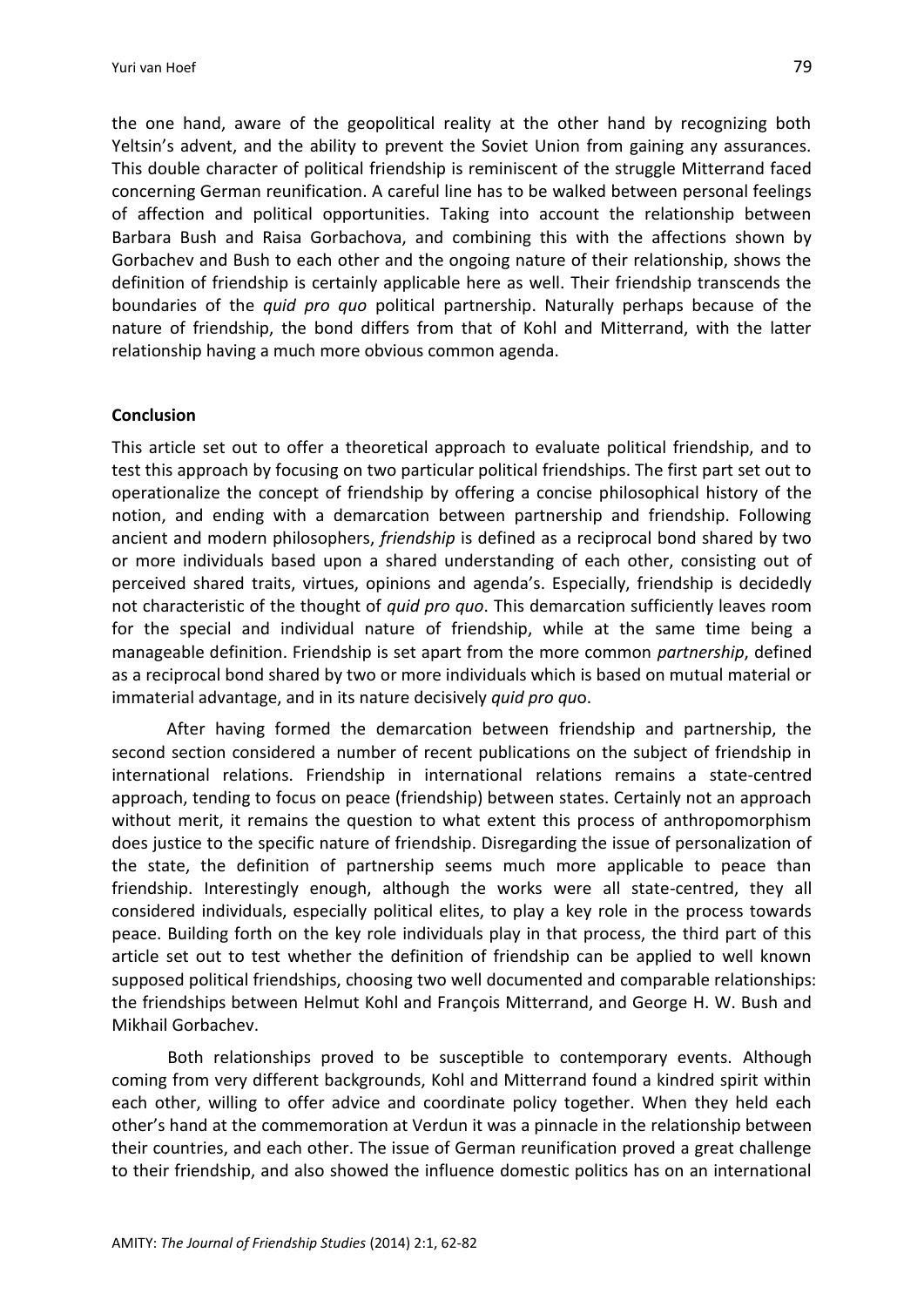relationship between politicians. Kohl succeeded in saving the friendship, and winning his friend for reunification, with an unprecedented personal visit to Mitterrand's holiday residence. Their good relationship played a great role in the process of European integration. The manner in which Kohl and Mitterrand were devoted to each other, the extent to which they coordinated their agenda, and shared advice, goes beyond the scope of a political partnership and can only be demarcated as a friendship.

The relationship between Bush and Gorbachev was akin to that of Kohl and Mitterrand, but offers some differences of its own. The relationship had a promising start, with both Bush and Gorbachev getting along well even before Bush took office as President. The expert way in which Bush refused to openly celebrate the fall of the Berlin Wall, showcased both his political cunning and his personal feelings for Gorbachev. Bush took the same approach when dealing with the 1991 coup, showing personal affection for Gorbachev while at the same time not letting those affections shape his interactions with Gorbachev's successor. Always, though, Bush was able to separate personal affections from matters of state. Being fond of Gorbachev did not prevent him from optimally profiting from the confusion surrounding German reunification, refusing the assurance Gorbachev sought, even going so far as retracting that assurance when his Secretary of State had made it. The friendship between Gorbachev and Bush was strengthened by the bond between Raisa Gorbachova and Barbara Bush, and this, combined with the fact that the relationship continues to this day, shows it too transcends the boundaries of a mere political partnership.

Comparing the two relationships shows interesting similarities and differences. Such is to be expected in friendships. Both of the studied bonds can be clearly distinguished from political partnerships. The strength of the friendship between Kohl and Mitterrand served as a forerunner to the process of European integration. Friendship and politics moved together. It is easier to distinguish personal affections from politics with Bush and Gorbachev, but those affections are, undeniably, there. Rather than taking a friendship between actors as granted, future research should devote time to tracing the influence of friendship on political actors, revealing that friendships in politics matter.

#### **Endnotes**

- 1 Cited in: Heintz, 2004.
- 2 '(…) But most important of all was the friendship with Mikhail Gorbachev. It was not just that Bush, like Thatcher, found it easy to do business with him. From the very beginning, he admits, "I liked him." Under other circumstances, Bush would no doubt have kept these feelings under close control, but in solving the problems that lay before them, a relationship of close confidence could do nothing but good' (Howard, 1998).
- 3 It is speculated that the misunderstanding is grounded in the different cultures, Gorbachev being used to the fact that important decisions are made by individuals, where the Americans saw Baker's assurance as part of an ongoing negotiation process (Sarotte, 2010, p.127).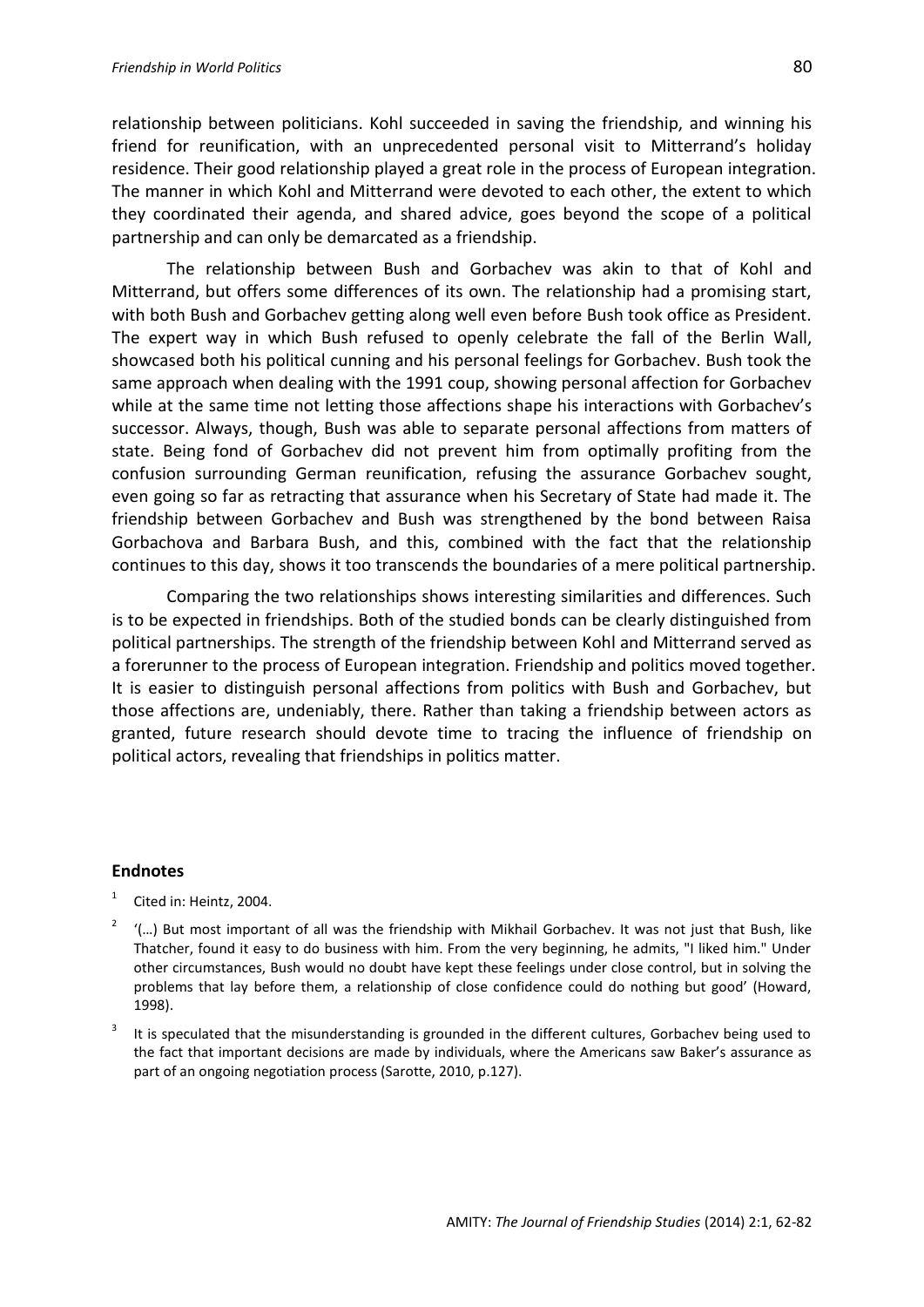#### **About the author**

**Yuri van Hoef** (1985) is a doctoral researcher at the School of Politics and International Studies (POLIS) at the University of Leeds. Previously he held a lectureship in International Relations at the University of Groningen. His research examines the role of friendship between political actors.

#### **References**

- **American Conversations**. (2008). Barbara Bush: Family and Friends in a Public Life. *National Archives*, January 25. [online] Available at: <http://www.archives.gov/nae/news/featured-programs/americanconversations/> [Accessed 24 October 2013].
- **Aristotle***. The Nicomachean Ethics*. Translated by H. Rackman., 1968. London, Heinemann.
- **Bacon**, Francis. (1627a). Of Followers and Friends.
- [online] Available at: <http://www.bartleby.com/3/1/48.html> [Accessed 24 October 2013].
- **Bacon**, Francis. (1627b). Of Friendship. [online] Available at: <http://www.bartleby.com/3/1/27.html> [Accessed 24 October 2013].
- **Baltzly**, Dirk. (2009). The Classical Ideals of Friendship. In Caine, Barbara. (Ed.) *Friendship a History.* London, Equinox Publishing Limited.
- **Berenskoetter**, Felix. (2007). Friends, There Are No Friends? An Intimate Reframing of the International. *Millennium, Journal of International Studies* 35, pp. 647-676.
- **Breslauer**, George W. (2002). *Gorbachev and Yeltsin as leaders*. Cambridge, Cambridge University Press.
- **Bush**, Barbara. (1999). Eulogy *Time Magazine*, 154(14), p.43.
- **Bush**, George H. W., Brent Scowcroft. (1998). *A World Transformed*. New York, Knopf.
- **Byman**, Daniel and Pollack, Kenneth M. (2001). Let Us Now Praise Great Men: Bring the Statesman Back. *International Security* 25(4), pp. 107-146.
- **Cicero**, Marcus Tullius. *On Friendship* in: Over ouderdom & over vriendschap. Translated by W.A.M. Peters., 1999. Amsterdam, Ambo.
- **Dreher**, Klaus. (1998). *Helmut Kohl: Lebenmit Macht*. Stuttgart, Deutsche Verlags-Anstalt.
- **Gorbachev**, Mikhail. (1995). *Erinnerungen*. Berlin, Siedler Verlag.
- **Heintz**, Jim. (2004). Gorbachev recalls a friend who 'loved life'. *Associated Press*, 7 June. [online] Available at: <http://www.boston.com/news/nation/articles/2004/06/07/gorbachev\_recalls\_a\_friend\_who\_loved\_life/ ?camp=pm> [Accessed 24 October 2013].
- **Houston Chronicle**. (2012). Bush and Gorbachev together again, November. [online] Available at: <www.chron.com/news/houston-texas/slideshow/Bush-and-Gorbachev-together-again-51706/photo-3676372.php> [Accessed 24 October 2013].
- **Howard**, Michael. (1998). The Prudence Thing: George Bush's Class Act' *Foreign Affairs*, November/December. [online] Available at: <http://www.foreignaffairs.com/articles/54609/michael-howard/the-prudence-thinggeorge-bush-s-class-act?page=show> [Accessed 24 October 2013].
- **Kierkegaard**, Søren. (1995). *Works of love*. Princeton, Princeton University Press.
- **Kohl**, Helmut. (2007). *Erinnerungen: 1990-1994*. München, Droemer.
- **Kohl**, Helmut. (2005). *Erinnerungen: 1982-1990*. München, Droemer.
- **Kupchan**, Charles A. (2010). *How enemies Become Friends: The Sources of Stable Peace*. Princeton, Princeton University Press.
- **Lacouture**, Jean. (1998). *Mitterrand: une histoire de Français. 1 Les risques de l'escalade*. Paris, Ed. de Seuil.